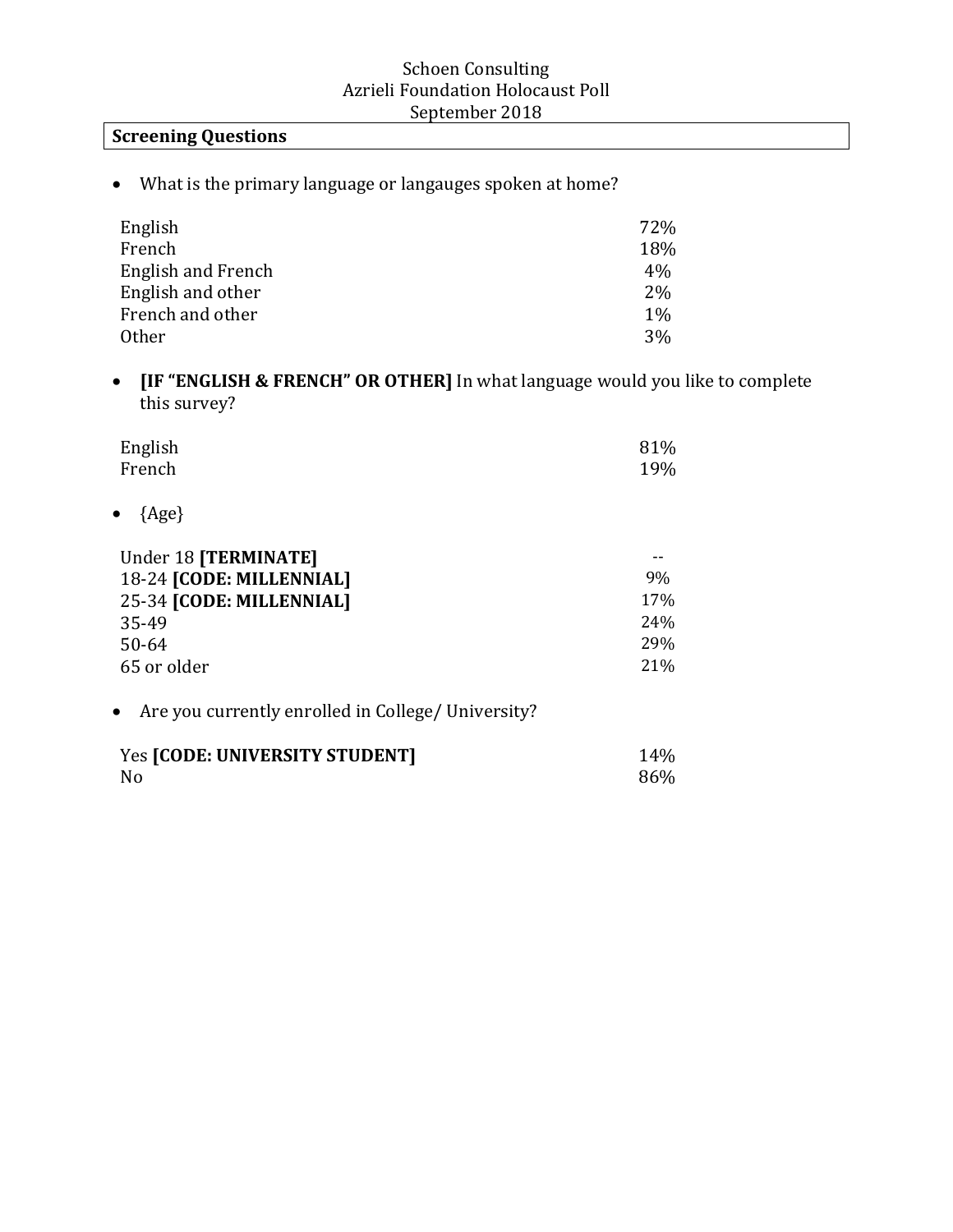#### **General Awareness - Open Ended Questions**

**INTRO:** Thank you for your participation in this survey. The next questions in the survey are going to ask you about a particular historical topic that you may or may not know much about – the Holocaust. These questions don't have right or wrong answers, so please be as honest and open as you can.

#### 1. Have you ever seen or heard the word Holocaust before? **IF NO, SKIP TO Q11**

| Yes, I have definitely heard about the Holocaust    | 85%   |
|-----------------------------------------------------|-------|
| Yes, I think I've heard about the Holocaust         | $9\%$ |
| No, I don't think I have heard about the Holocaust  | 3%    |
| No, I definitely have not heard about the Holocaust | 3%    |

#### 2. In your own words, what does the term **Holocaust** refer to? **OPEN ENDED\* WITH PRECODES (MULTIPLE ANSWERS ACCEPTED)**

| Extermination of the Jews/Jewish people | 64% |
|-----------------------------------------|-----|
| World War II                            | 32% |
| The Nazis                               | 24% |
| Genocide generally                      | 19% |
| <b>Adolf Hitler</b>                     | 15% |
| Other                                   | 8%  |
| Not sure                                | 4%  |

#### 3. Who or what do you think caused the Holocaust? OPEN ENDED WITH PRECODES **(MULTIPLE ANSWERS ACCEPTED)**

| Adolf Hitler | 48% |
|--------------|-----|
| The Nazis    | 19% |
| Germany      | 12% |
| Jews         | 3%  |
| World War I  | 3%  |
| Other        | 18% |
| Not sure     | 8%  |

#### 4. Who were victims during the Holocaust? **SELECT ALL THAT APPLY**

| The Jewish People<br>96%                        |  |
|-------------------------------------------------|--|
| The disabled / People with disabilities<br>40\% |  |
| 40%<br>Homosexuals                              |  |
| 35%<br>Roma-Sinti (Gypsies)                     |  |
| Resistance workers<br>28%                       |  |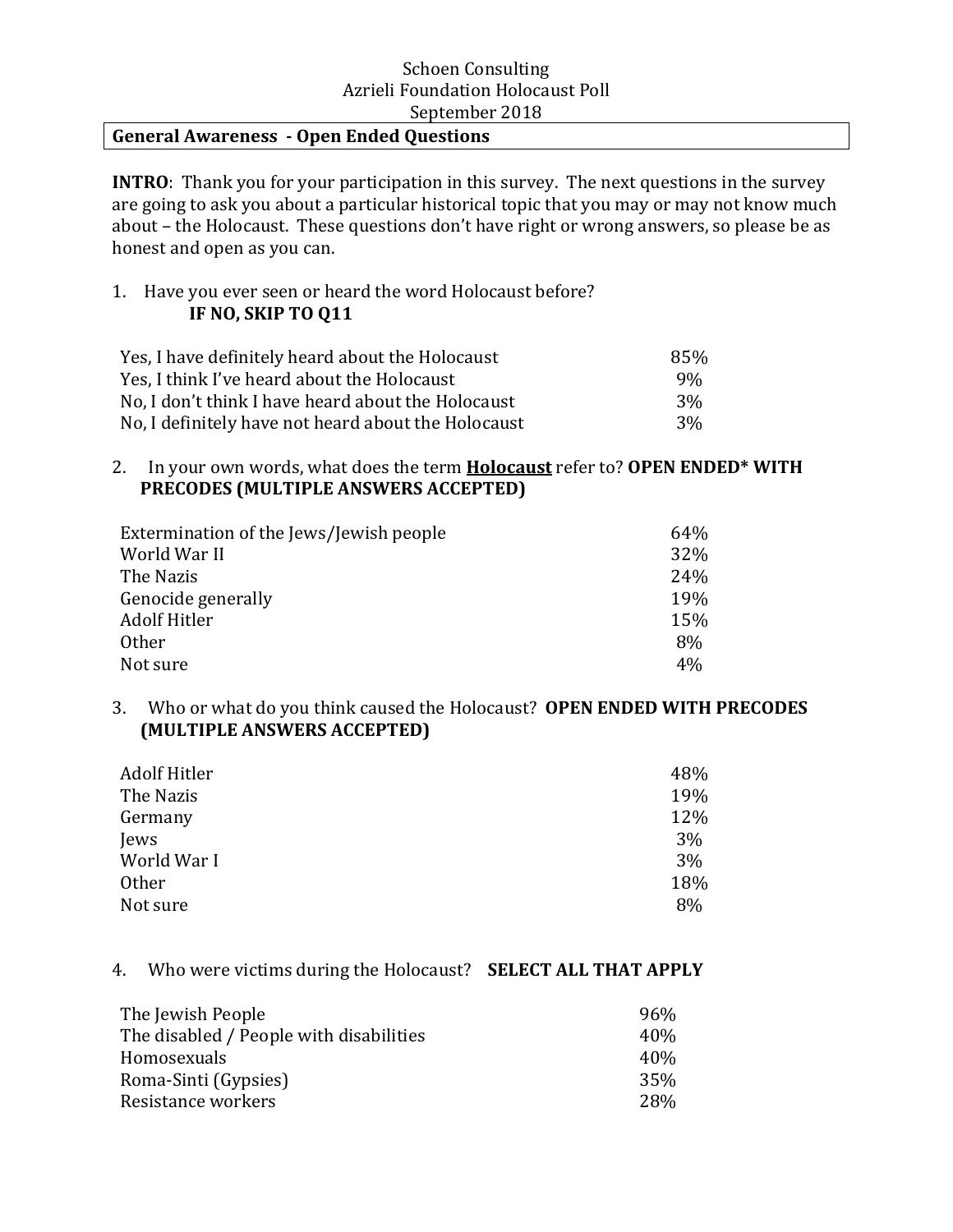| 22% |
|-----|
| 21% |
| 20% |
| 15% |
| 8%  |
| 3%  |
|     |

5. In which country or countries did the Holocaust take place? **SELECT ALL THAT APPLY** 

| Germany                    | 81% |
|----------------------------|-----|
| Poland                     | 43% |
| Europe                     | 36% |
| Austria                    | 28% |
| France                     | 28% |
| Hungary                    | 24% |
| The Netherlands (Holland)  | 23% |
| Belgium                    | 19% |
| Ukraine                    | 16% |
| Former Yugoslavia          | 15% |
| Latvia                     | 14% |
| Estonia                    | 13% |
| Denmark                    | 12% |
| Lithuania                  | 12% |
| <b>Former Soviet Union</b> | 11% |
| North Africa               | 4%  |
| Canada                     |     |
| The United States          |     |
| Australia                  |     |
| South Africa               |     |
| All of the above           | 3%  |
| <b>Other</b>               | 2%  |
| Not sure                   | 4%  |

### 6. From what you know or have heard, what was Auschwitz? OPEN ENDED WITH **PRECODES** [MULTIPLE RESPONSES ACCEPTED]

| Concentration camp       | 53%   |
|--------------------------|-------|
| Death/extermination camp | 32%   |
| Forced labor camp        | $3\%$ |
| Other incorrect response | 12%   |
| Not sure                 | 12%   |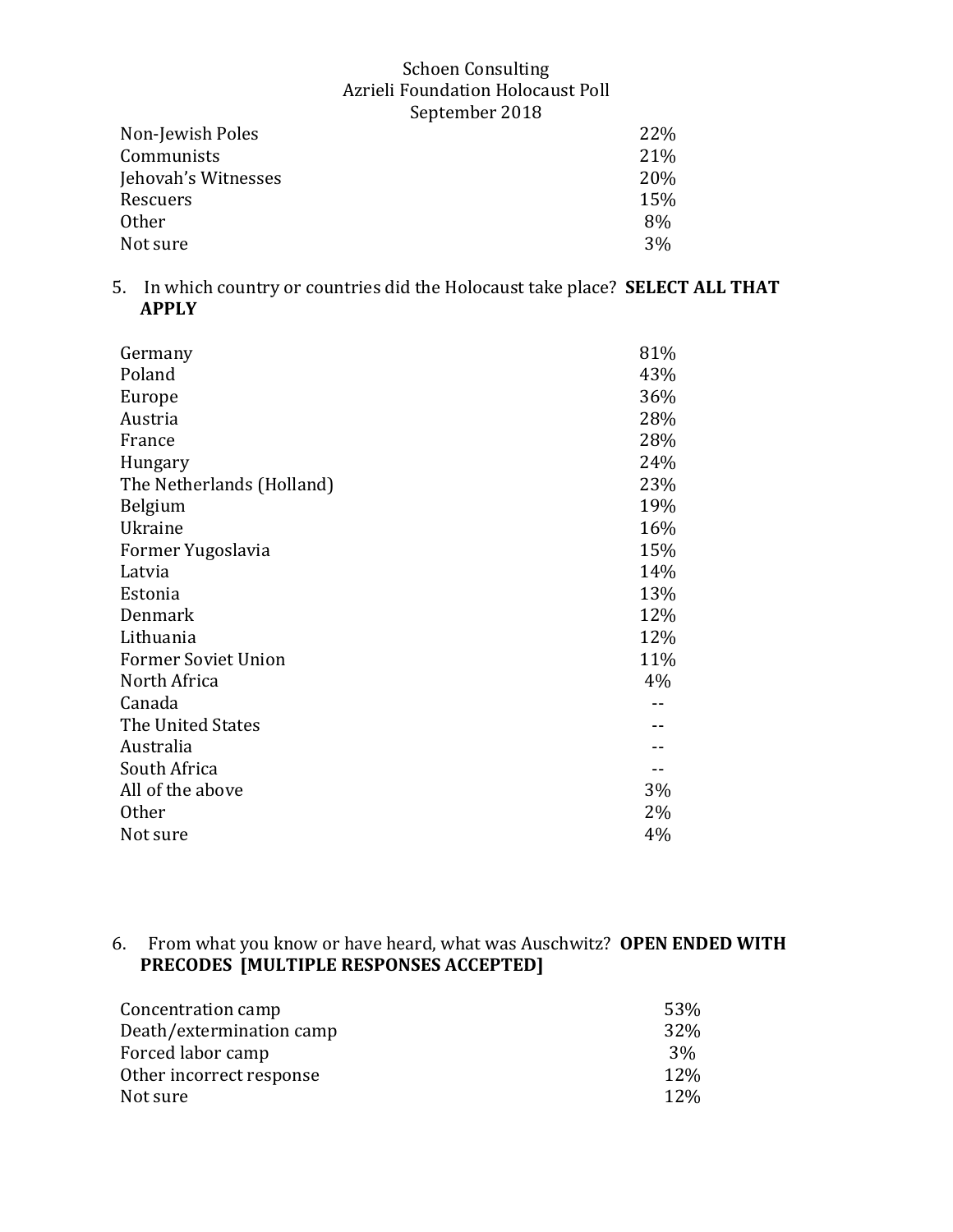## 7. Okay, and have you ever heard of "The Final Solution" before?

| Yes, I have definitely heard of the Final Solution      | 31%            |
|---------------------------------------------------------|----------------|
| Yes, I think I've heard of the Final Solution           | 8%             |
| I have heard of it generally but not sure what it means | 10%            |
| No, I don't think I have heard of it before             | 22%            |
| No, I definitely have not heard of it before            | <b>20%</b>     |
| I'm not sure if I've heard of it or not                 | 9 <sub>%</sub> |

### 8. **[IF HEARD OF THE FINAL SOLUTION]** And what is/was "the Final Solution"? **SELECT ALL THAT APPLY**

| Nazi Germany's plan to murder all Jews | 83%   |
|----------------------------------------|-------|
| Genocide generally                     | 25%   |
| The Holocaust                          | 20%   |
| Albert Einstein's Theory on Relativity | $1\%$ |
| <b>Other</b>                           | $1\%$ |
| Not sure                               | $7\%$ |

9. With which of the wars listed below is the Holocaust closely associated with?

| 78%   |
|-------|
| 8%    |
| 2%    |
| $1\%$ |
|       |
| 11%   |
|       |

10. **IF Q9=WW II** And from what you know or have heard, did the Holocaust begin before World War II?

| Yes            | 47% |
|----------------|-----|
| N <sub>o</sub> | 23% |
| Not sure       | 30% |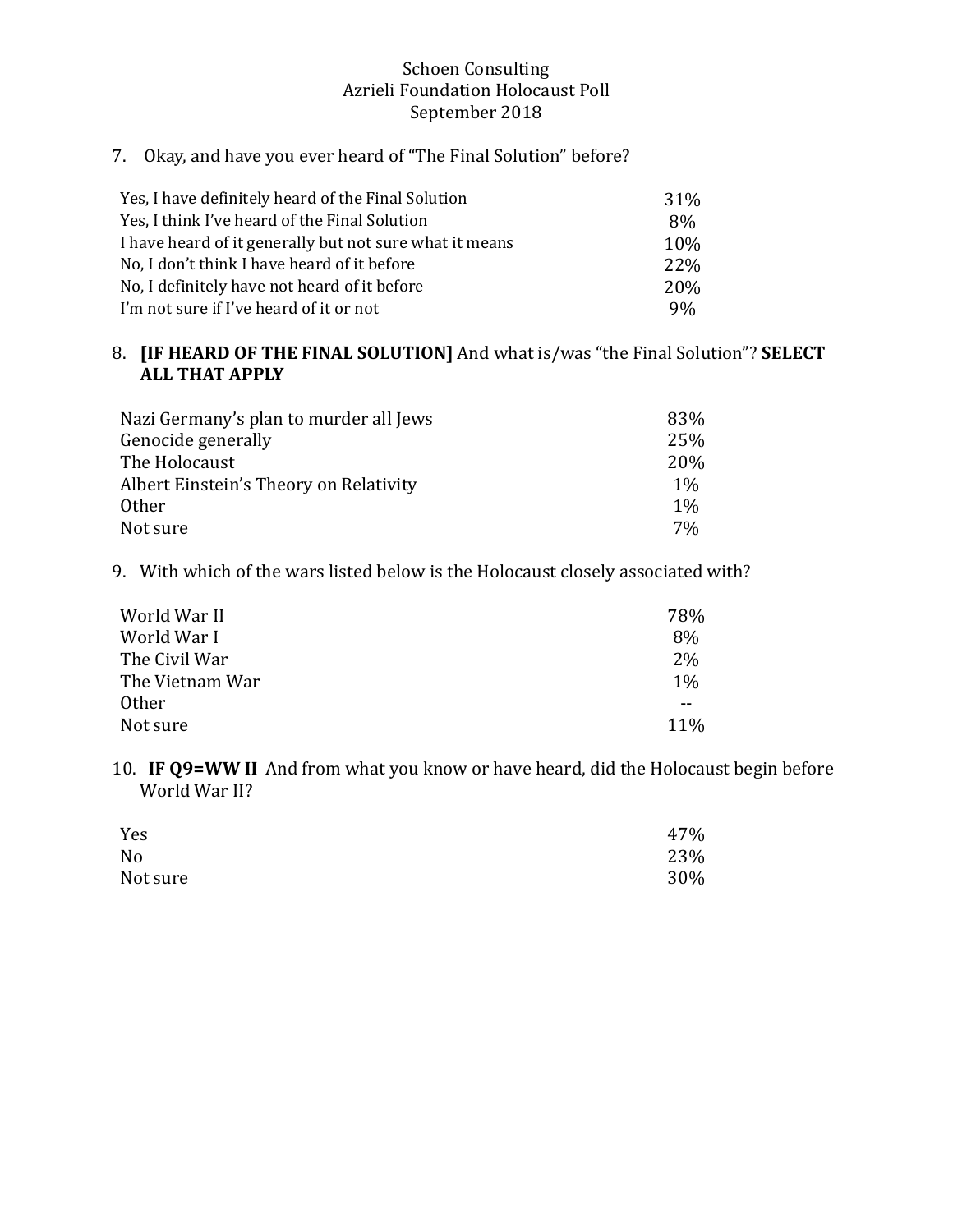#### **Familiarity with Key Holocaust Figures**

**INTRO:** The term Holocaust refers to the systematic, bureaucratic, state-sponsored persecution and murder of the Jewish people by the Nazi regime and its collaborators during World War II.

I am now going to ask you some questions about the Holocaust.

11. First, when you think about the Holocaust who is the person or people who FIRST come to mind for you? OPEN ENDED WITH PRECODES [MULTIPLE RESPONSES **ACCEPTED]** 

| Adolf hitler     | 58% |
|------------------|-----|
| Jews             | 27% |
| The Nazis        | 7%  |
| Germans          | 4%  |
| Heinrich Himmler | 2%  |
| Anne Frank       | 2%  |
| Adolf Eichmann   | 1%  |
| Oskar Schindler  | 1%  |
| Joseph Goebbels  | 1%  |
| Other            | 5%  |
| Not sure         | 7%  |

**INTRO:** I will now read you the names of some historical figures who are associated with a particular point in history. For each, please indicate whether or not you are familiar with him or her.

#### 12. Adolf Hitler

| <b>TOTAL FAMILIAR</b>     | 94% |
|---------------------------|-----|
| <b>TOTAL NOT FAMILIAR</b> | 5%  |
| Very familiar             | 56% |
| Familiar                  | 38% |
| Not very familiar         | 3%  |
| Not at all familiar       | 2%  |
| Not sure                  | 1%  |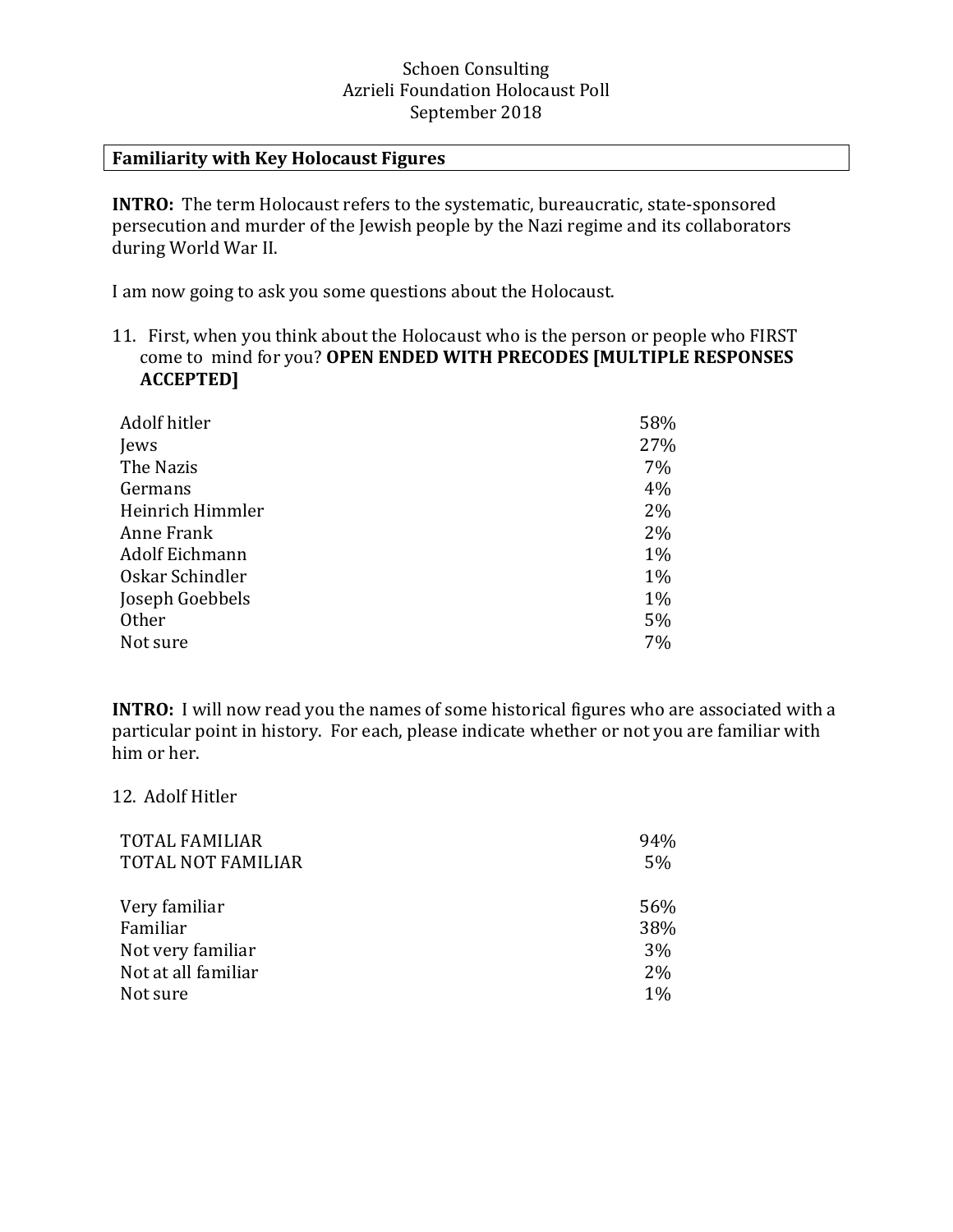13. Joseph Goebbels

# TOTAL FAMILIAR 43% TOTAL NOT FAMILIAR 54% Very familiar 14% Familiar 29% Not very familiar and 18% Not at all familiar 36% Not sure 3% 14. Heinrich Himmler TOTAL FAMILIAR 50% TOTAL NOT FAMILIAR 45% Very familiar 18% Familiar 32% Not very familiar 22% Not at all familiar 23% Not sure  $5\%$ 15. Adolf Eichmann TOTAL FAMILIAR 37% TOTAL NOT FAMILIAR 58% Very familiar 9% Familiar 28% Not very familiar 28% Not at all familiar 30% Not sure 5% 16. Anne Frank TOTAL FAMILIAR 76% TOTAL NOT FAMILIAR 24% Very familiar 38% Familiar 38% Not very familiar and 14% Not at all familiar 10% Not sure that the set of the set of the set of the set of the set of the set of the set of the set of the set of the set of the set of the set of the set of the set of the set of the set of the set of the set of the set of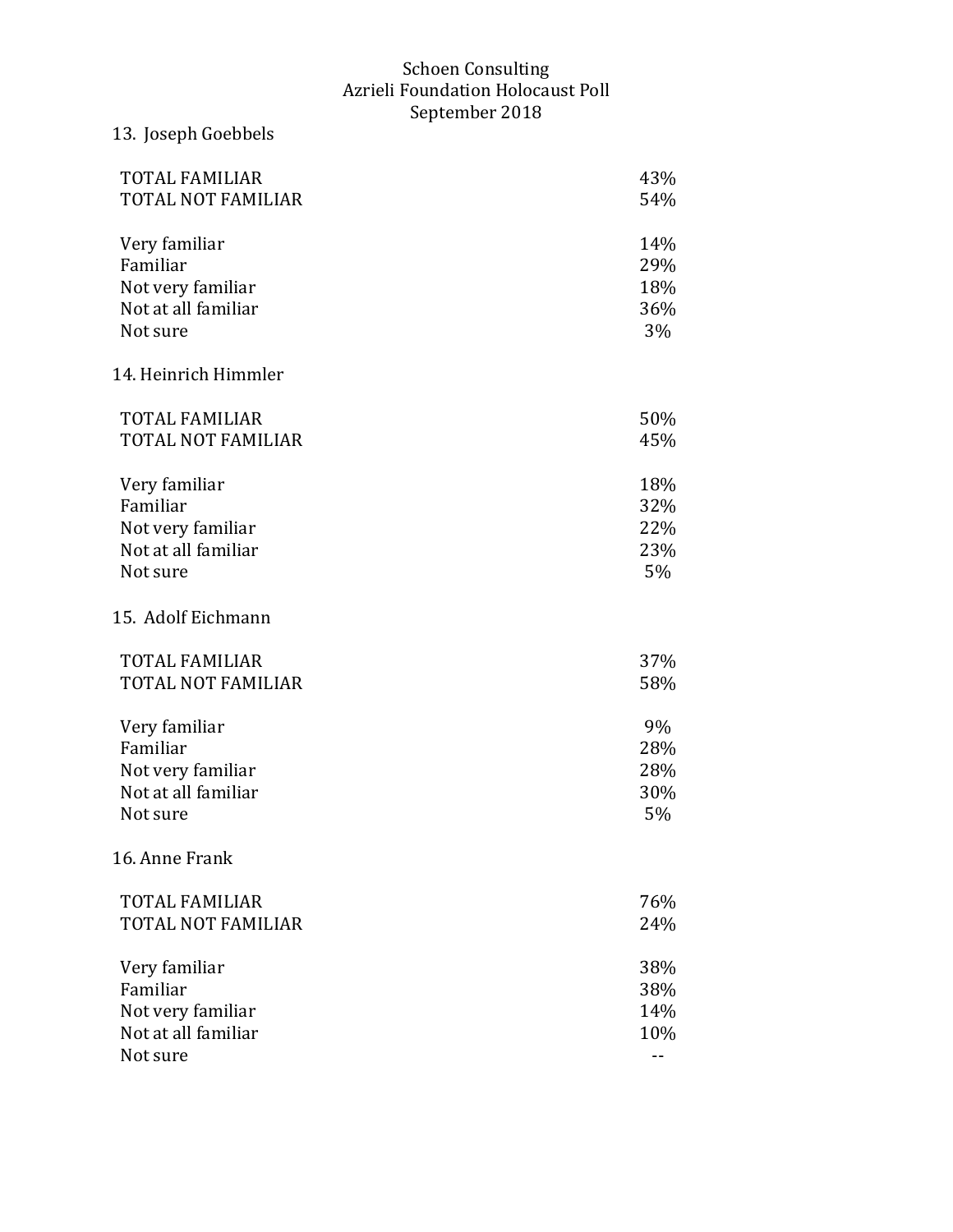# TOTAL FAMILIAR 55%<br>TOTAL NOT FAMILIAR 42% TOTAL NOT FAMILIAR Very familiar 18% and 18% and 18% and 18% and 18% and 18% and 18% and 18% and 18% and 18% and 18% and 18% and 1 Familiar Not very familiar 21% Not at all familiar 21% Not sure 3% 18. Elie Wiesel TOTAL FAMILIAR 23% TOTAL NOT FAMILIAR 71% Very familiar 7% Familiar 16% Not very familiar and 29% and 29% and 29% and 29% and 29% and 29% and 29% and 29% and 29% and 29% and 29% and 2 Not at all familiar Not sure 6%

17. Oskar Schindler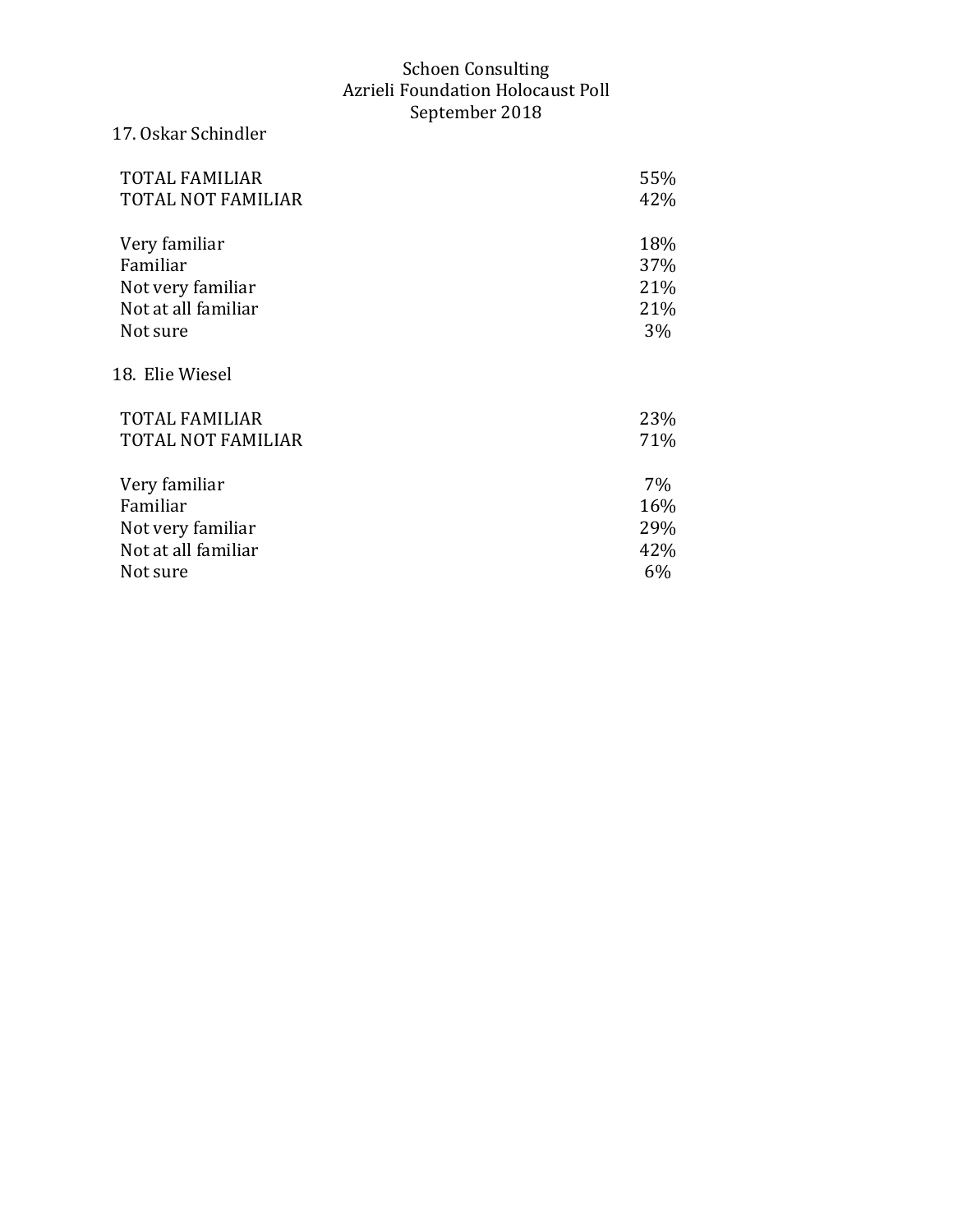#### The Final Solution & Crimes Against the Jewish People

**INTRO:** As I previously mentioned, the term Holocaust refers to the plan by Nazi Germany to persecute and murder all Jews throughout Europe. I will now ask you some more questions about the Holocaust.

19. **Approximately** how many Jews were killed during the Holocaust? Please select from the following list:

| 25,000     | 1%  |
|------------|-----|
| 100,000    | 5%  |
| 1 million  | 8%  |
| 2 million  | 9%  |
| 6 million  | 46% |
| 20 million | 7%  |
| Not sure   | 24% |

20. Okay and how was the Holocaust carried out? **SELECT ALL THAT APPLY** 

| <b>Concentration Camps</b> | 27% |
|----------------------------|-----|
| Death Camps                | 22% |
| Gassing                    | 18% |
| Starvation                 | 13% |
| Shooting                   | 12% |
| Slave labor camps          | 12% |
| Medical experiments        | 11% |
| Death marches              | 8%  |
| Mobile killing squads      | 5%  |
| Ghettos                    | 3%  |
| All of the above           | 57% |
| <b>Other</b>               |     |
| Not sure                   | 8%  |
|                            |     |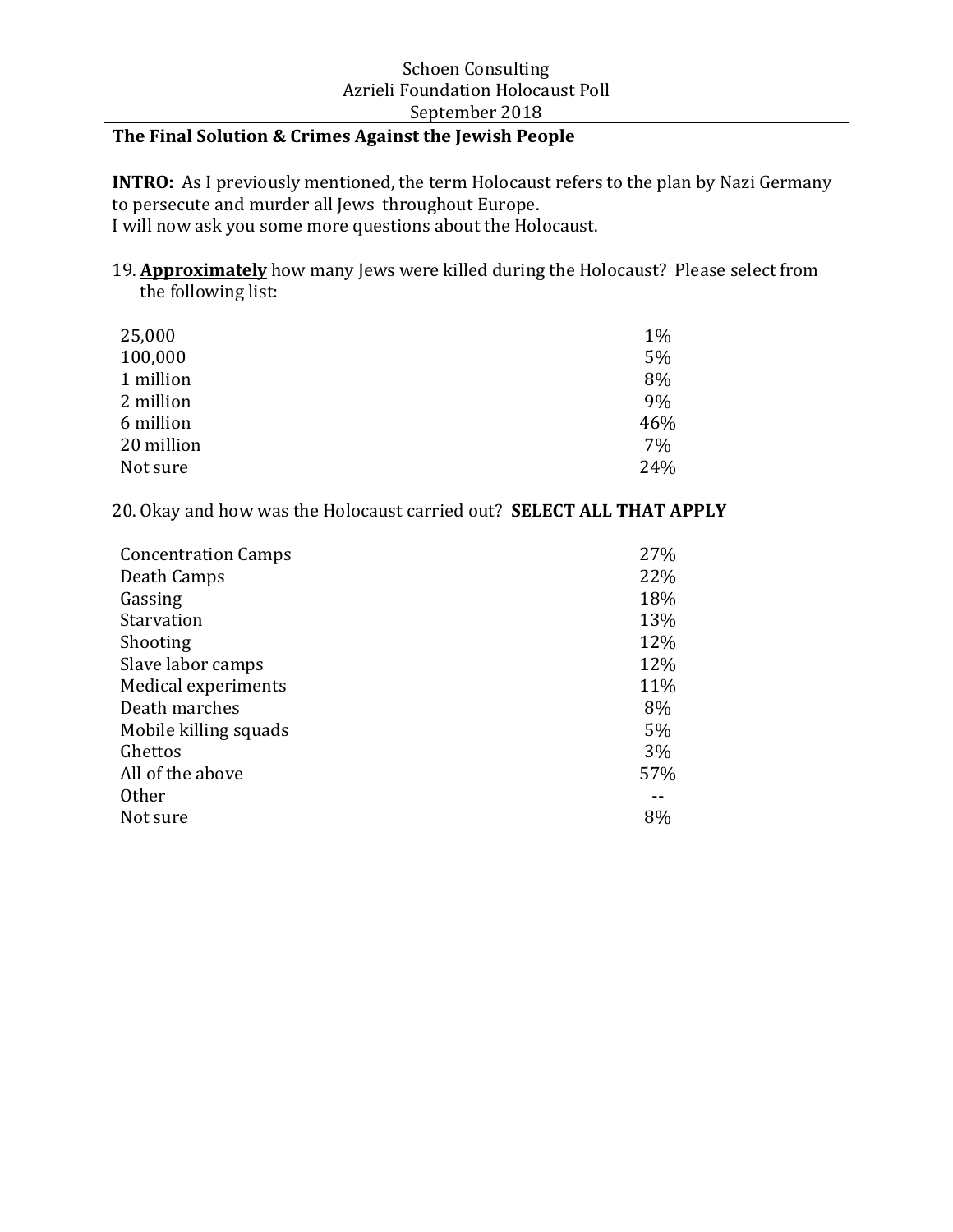21. During the Holocaust, Jews and many others were sent to concentration camps death camps, and ghettos. Can you name any concentration camps, death camps, or ghettos you have heard of? **[OPEN-END]** [MULTIPLE RESPONES ACCEPTED]

| Auschwitz                | 45% |
|--------------------------|-----|
| Dachau                   | 10% |
| Bergen-Belsen            | 3%  |
| Warsaw ghetto            | 3%  |
| Treblinka                | 2%  |
| <b>Belzec</b>            | 1%  |
| Chelmno                  | 1%  |
| Majdanek                 |     |
| Sobibór                  |     |
| Krakow ghetto            |     |
| Jasenovac                |     |
| Other incorrect response | 6%  |
| Not sure                 | 43% |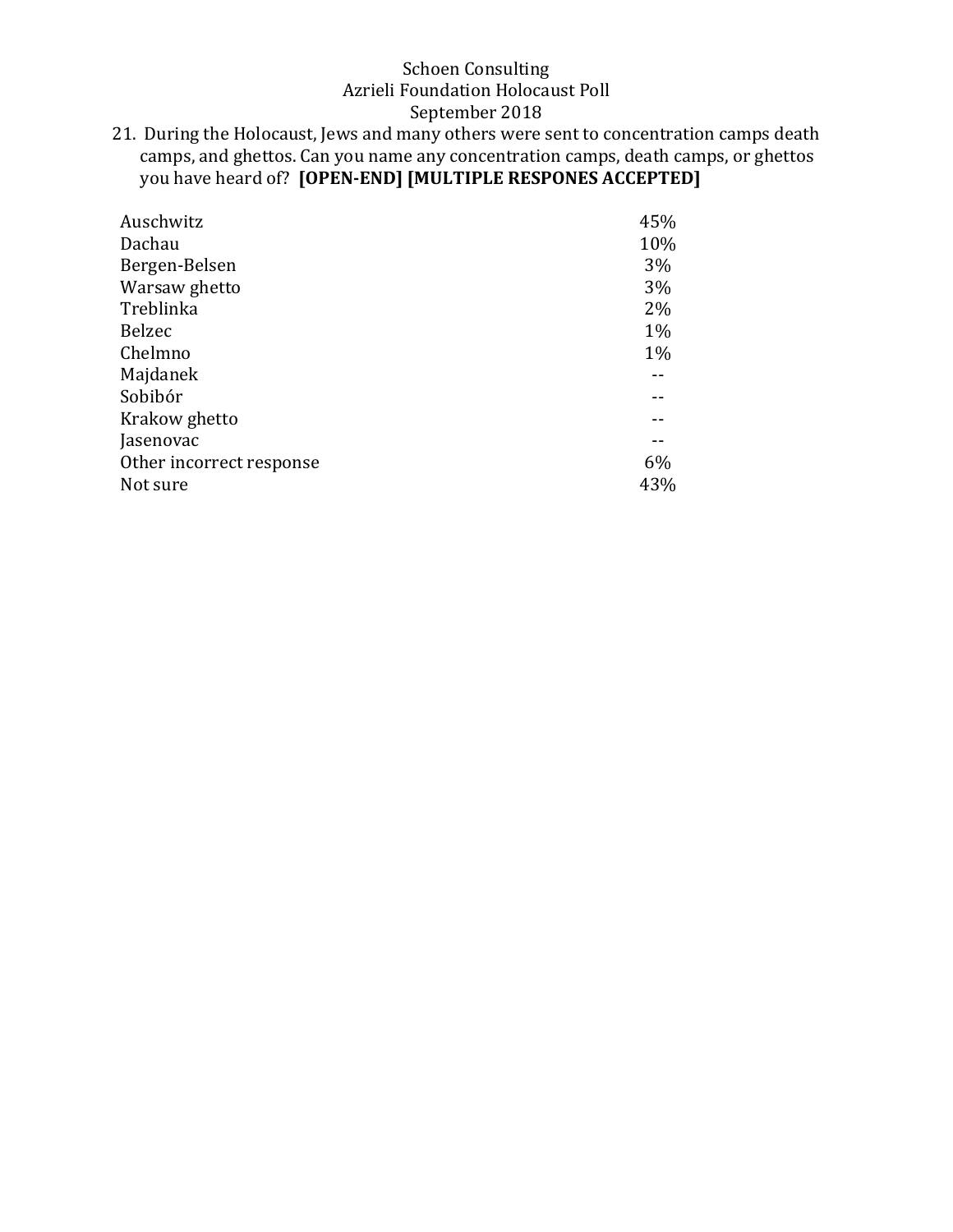#### **Knowledge of Holocaust Facts**

**INTRO:** Now I am going to ask you some more questions about the Holocaust, life under the Nazis and their collaborators.

22. In which country did the Nazis first come to power? OPEN ENDED WITH PRECODES

| Germany  | 88% |
|----------|-----|
| Other    | 6%  |
| Not sure | 6%  |

23. Who was the leader of Nazi Germany? OPEN ENDED WITH PRECODES

| Adolf Hitler | 93% |
|--------------|-----|
| <b>Other</b> | 2%  |
| Not sure     | 5%  |

24. **[IF Q23= ADOLF HITLER]** From what you know, how did Hitler come to power?

| Hitler was appointed through a democratic process | 51% |
|---------------------------------------------------|-----|
| Hitler took power by force                        | 32% |
| Not sure                                          | 17% |

25. Thinking about the Nazis, did the Nazis persecute just the Jewish people or were other groups persecuted as well?

| Only Jews were persecuted by the Nazis | 27% |
|----------------------------------------|-----|
| Other groups were persecuted as well   | 60% |
| Not sure                               | 13% |

26. During the Holocaust, the Jewish people were forced to wear symbols/badges on their clothing to identify and isolate them. Do you know of any symbols, and if so, can you list some? OPEN END WITH PRECODES [MULTIPLE RESPONSES ACCEPTED]

| Star of David      | 29% |
|--------------------|-----|
| Stars (generally)  | 9%  |
| Yellow stars       | 9%  |
| Triangles          | 5%  |
| Arm bands          | 2%  |
| None               | 6%  |
| <b>Other</b>       | 18% |
| Don't know/Refused | 25% |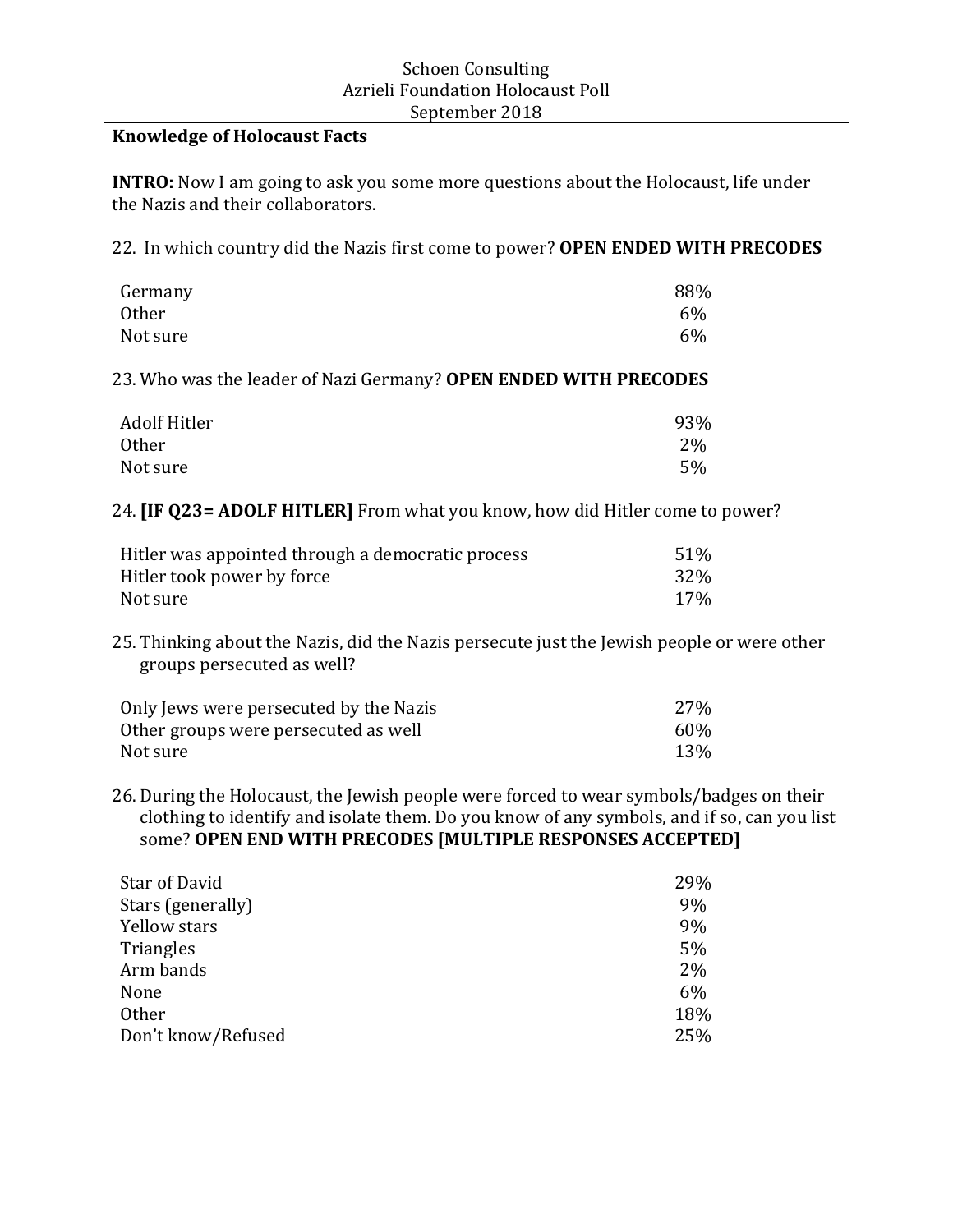27. From what you know, were there groups other than Jews who were required to wear symbols/badges during the Holocaust?

| Yes      | 45% |
|----------|-----|
| No       | 14% |
| Not sure | 41% |

28. From what you know, did some local populations in Nazi-occupied Europe collaborate in helping the Nazis, or did they not participate?

> *Collaboration can include the roundup and deportation of Jews to killing centers,* actively participating in the murder of Jews, or committing other atrocities against *Jewish citizens within their own national borders.*

| All local populations collaborated           | .5%        |
|----------------------------------------------|------------|
| Most local populations collaborated          | <b>20%</b> |
| Some local populations collaborated          | 51%        |
| Local populations did not collaborate at all | $3\%$      |
| Not sure                                     | 21%        |

29. From what you know, did citizens of Nazi-occupied European countries resist the Nazi occupation during World War II?

> By "resist" we mean non-violent resistance, armed resistance, helping people go *into hiding, forgery of documents and publishing anti-Nazi publications.*

| Yes, most citizens resisted         | 18%             |
|-------------------------------------|-----------------|
| Yes, some citizens resisted         | 55%             |
| No, there was not active resistance | $6\%$           |
| Not sure.                           | 21 <sup>%</sup> |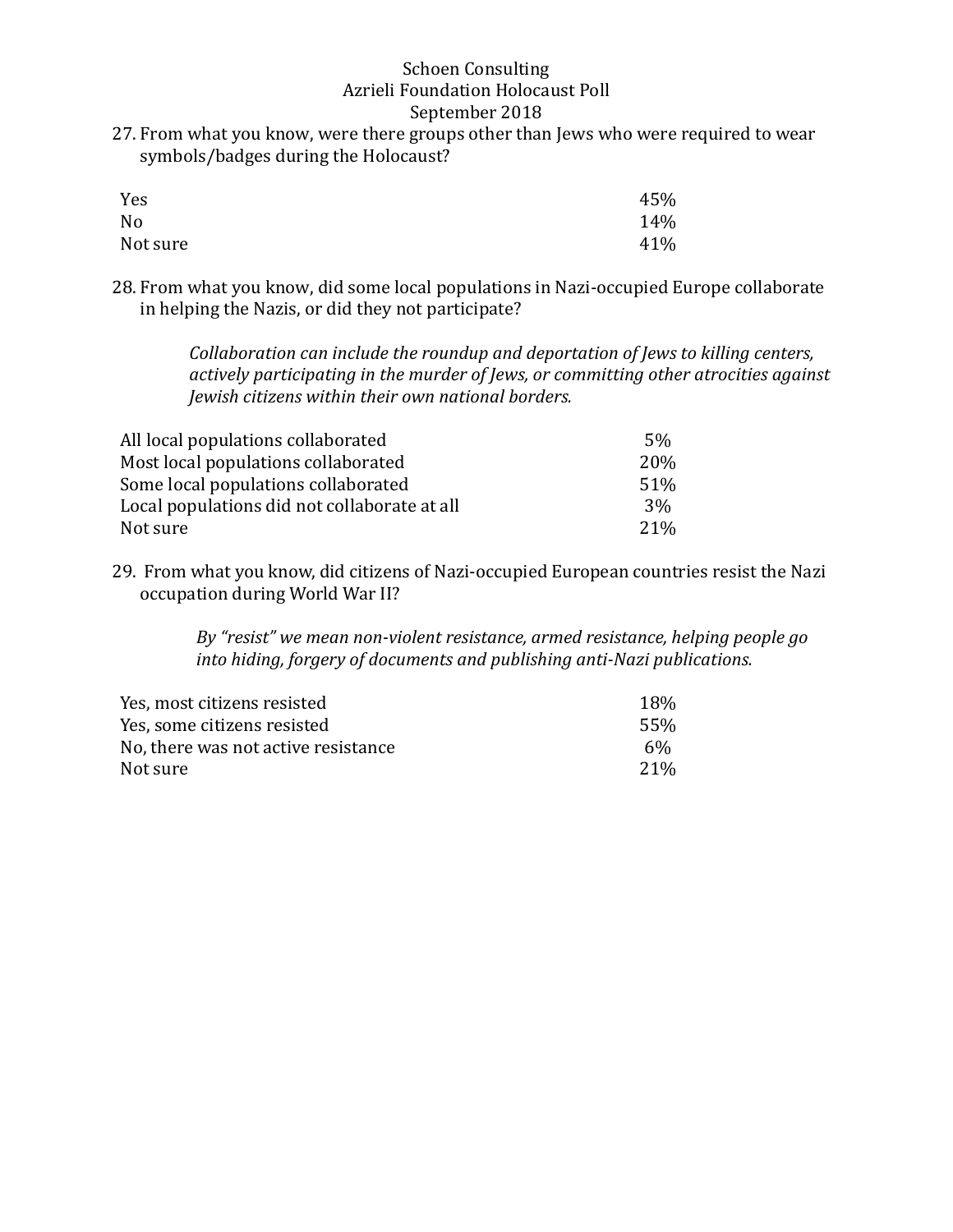#### September 2018

30. From what you know, when did Canada learn about Nazi Germany's plan to murder the Jewish people of Europe?

Please select year from list below:

| 1933 | 7%  |
|------|-----|
| 1934 | 3%  |
| 1935 | 7%  |
| 1936 | 3%  |
| 1937 | 5%  |
| 1938 | 4%  |
| 1939 | 15% |
| 1940 | 13% |
| 1941 | 10% |
| 1942 | 11% |
| 1943 | 7%  |
| 1944 | 5%  |
| 1945 | 10% |

31. Did the Allied Forces have a plan to rescue the Jewish people once they learned about the Holocaust?

| Yes            | 33% |
|----------------|-----|
| N <sub>0</sub> | 23% |
| Not sure       | 44% |

32. What kind of immigration policy did Canada have for Jewish refugees fleeing Europe during the Holocaust?.

| Canada had an open immigration policy for  | 32%             |
|--------------------------------------------|-----------------|
| any Jewish refugee                         |                 |
| Canada only allowed in war                 | 12%             |
| orphans/unaccompanied minors               |                 |
| Canada had closed borders/ a "None is too" | 19%             |
| many" immigration policy                   |                 |
| Not sure                                   | 37 <sub>%</sub> |

33. Have you heard of the MS St Louis?

| Yes            | 13% |
|----------------|-----|
| N <sub>o</sub> | 70% |
| Not sure       | 17% |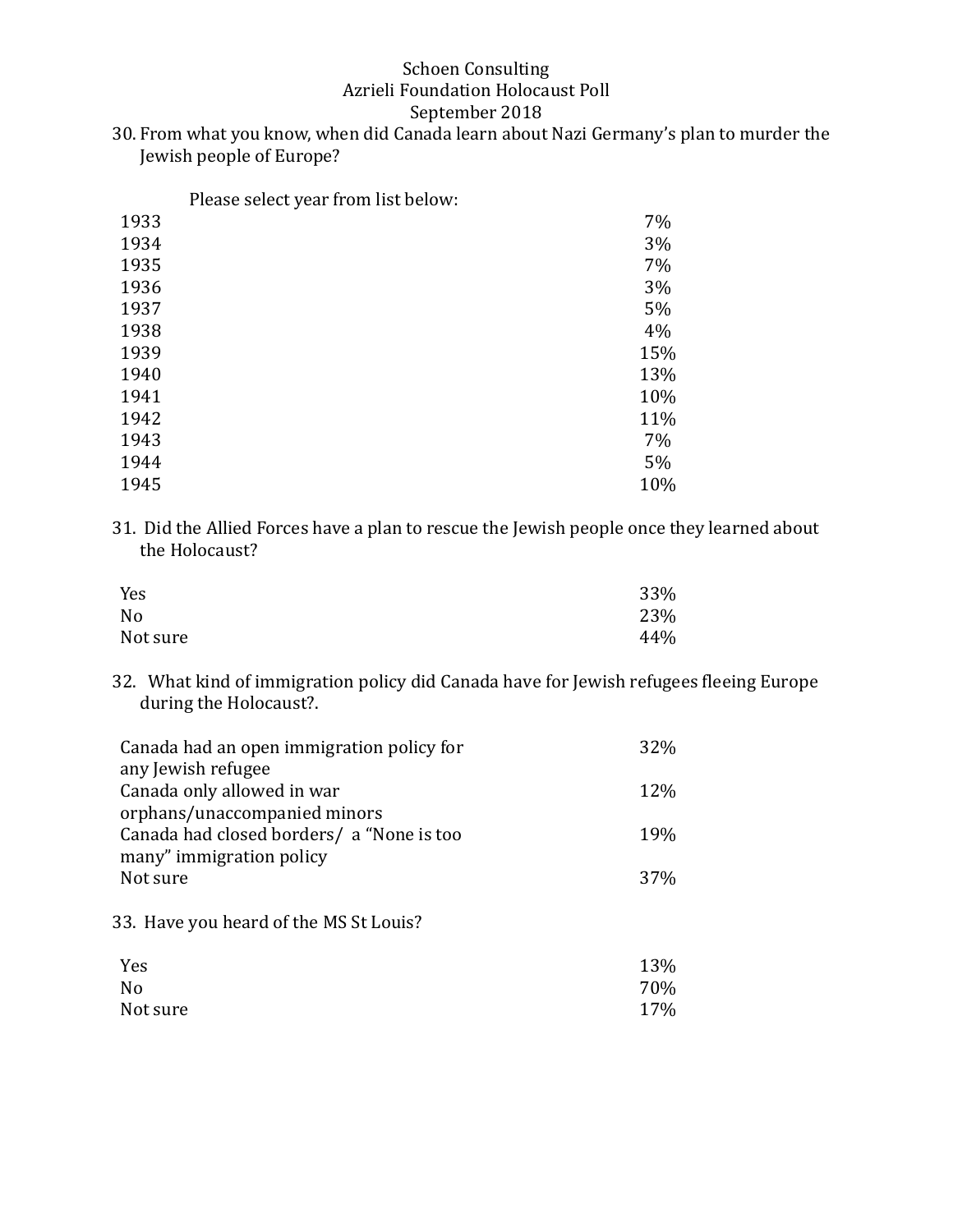34. As you may have heard, the MS St Louis was a German ship carrying 900 Jewish refugees from Germany during the Holocaust that was denied entry into many countries. From which of the following countries was the MS St. Louis denied entry? SELECT ALL THAT APPLY [MULTIPLE RESPONSES ACCEPTED]

| Canada            | 27% |
|-------------------|-----|
| The United States | 25% |
| Cuba              | 13% |
| The UK            | 13% |
| France            | 12% |
| Belgium           | 10% |
| The Netherlands   | 9%  |
| Not sure          | 56% |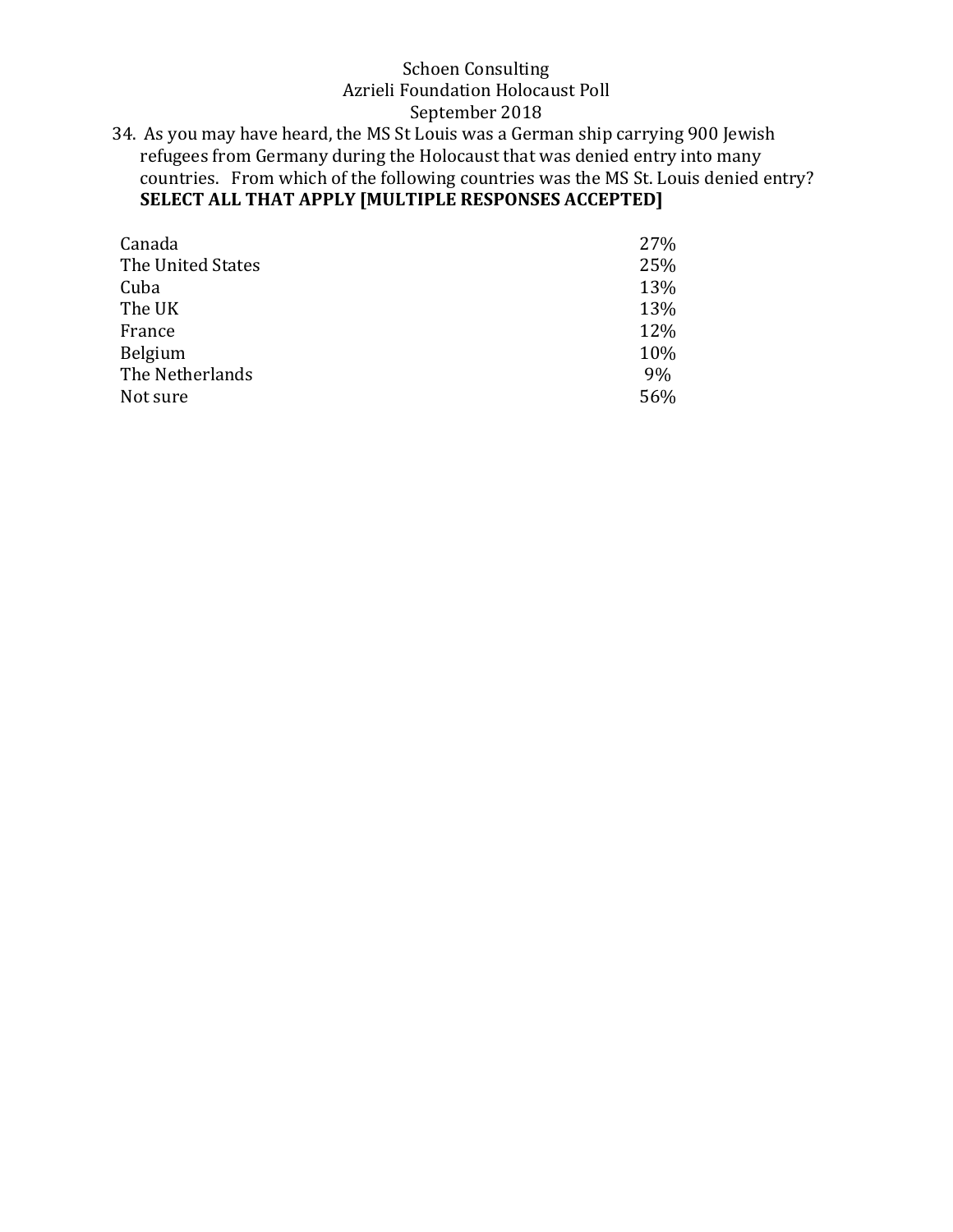#### **Holocaust Denial**

**INTRO:** Thank you for your answers so far. I will now ask you some questions about your opinion about the Holocaust.

35. Some believe that the Holocaust did not happen. Do you believe the Holocaust happened? 

| Yes, I believe the Holocaust happened       | 93%       |
|---------------------------------------------|-----------|
| No, I do not believe the Holocaust happened | <b>2%</b> |
| Not sure                                    | .5%       |

36. Which of the following statements comes closest to your views about the Holocaust in Europe during World War Two? PLEASE SELECT ONE

| The Holocaust is a myth and did not happen     | $1\%$ |
|------------------------------------------------|-------|
| The Holocaust happened, but the number of Jews | 7%    |
| who died in it has been greatly exaggerated    |       |
| The Holocaust happened, and the number of Jews | 83%   |
| who died in it have been fairly described      |       |
| Not sure                                       | 9%    |

37. Please indicate whether or not you are familiar with the following individuals.

• Ernst Zundel

| <b>TOTAL FAMILIAR</b>       | 20%   |
|-----------------------------|-------|
| <b>TOTAL UNFAMILIAR</b>     | 68%   |
| Very familiar               | $3\%$ |
| Somewhat familiar           | 17%   |
| Somewhat unfamiliar         | 17%   |
| Very unfamiliar             | 51%   |
| Not sure                    | 12%   |
| James Keegstra<br>$\bullet$ |       |
| <b>TOTAL FAMILIAR</b>       | 11%   |
| <b>TOTAL UNFAMILIAR</b>     | 78%   |
| Very familiar               | 3%    |
| Somewhat familiar           | 8%    |
| Somewhat unfamiliar         | 14%   |
| Very unfamiliar             | 64%   |
| Not sure                    | 11%   |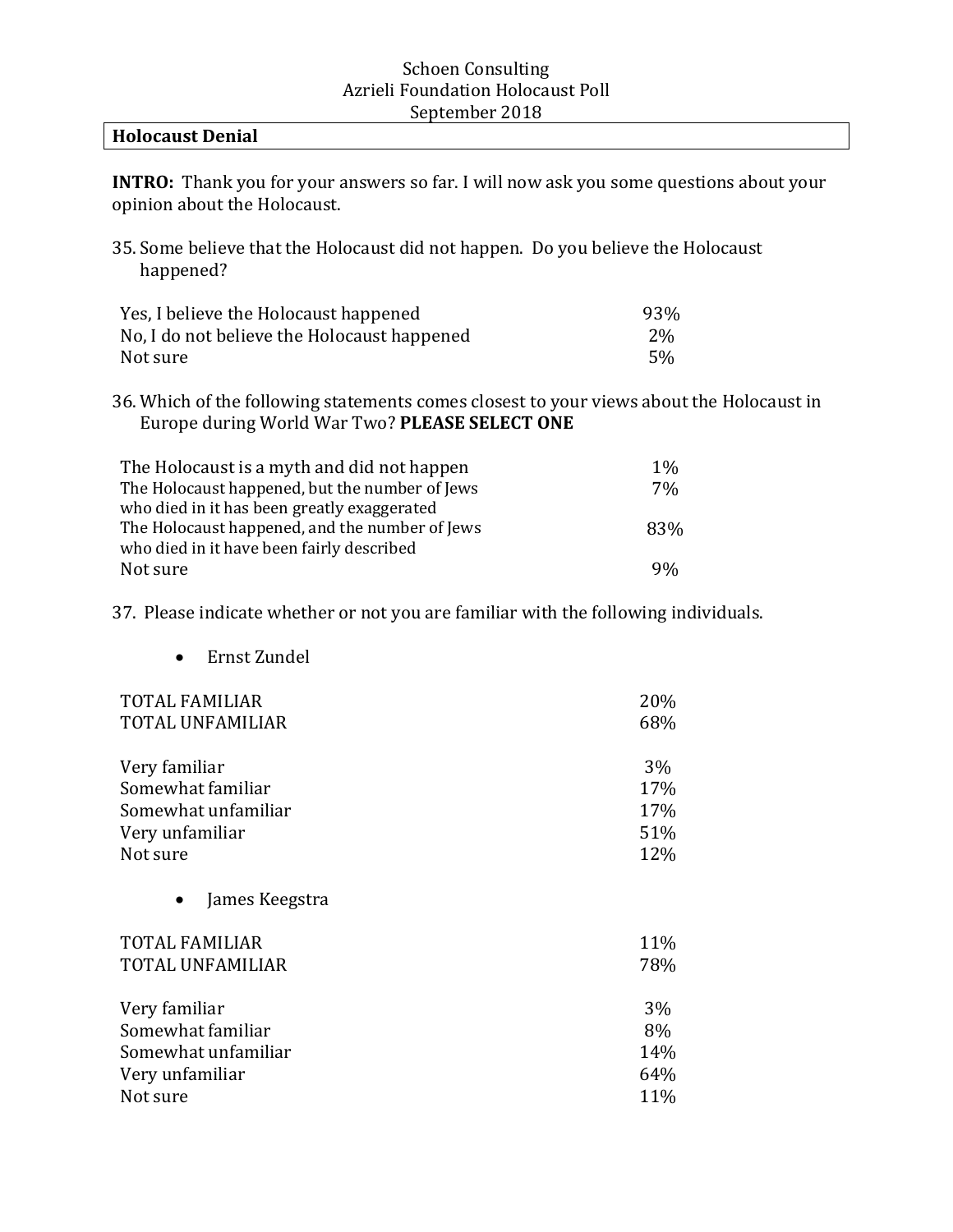#### **Perceptions/Misperceptions**

**INTRO:** Switching gears slightly, I will now read you a list of statements that have been made about Jews and the Holocaust. For each, please tell me if you agree or disagree:

38. Some non-Jews, or "righteous gentiles," risked their lives to save Jews during the Holocaust.

| <b>TOTAL AGREE</b>       | 85% |
|--------------------------|-----|
| <b>TOTAL DISAGREE</b>    | 2%  |
|                          |     |
| <b>Strongly Agree</b>    | 49% |
| Agree                    | 36% |
| Neutral                  | 9%  |
| <b>Disagree</b>          | 1%  |
| <b>Strongly Disagrre</b> | 1%  |
| Not sure                 | 4%  |

39. Fewer people seem to care about the Holocaust today than they used to.

| <b>TOTAL AGREE</b>       | 57% |
|--------------------------|-----|
| <b>TOTAL DISAGREE</b>    | 16% |
|                          |     |
| <b>Strongly Agree</b>    | 14% |
| Agree                    | 43% |
| Neutral                  | 23% |
| <b>Disagree</b>          | 14% |
| <b>Strongly Disagrre</b> | 2%  |
| Not sure                 | 4%  |

40. It is important to continue teaching people about the Holocaust, in part, so it doesn't happen again.

| <b>TOTAL AGREE</b>       | 85% |
|--------------------------|-----|
| <b>TOTAL DISAGREE</b>    | 1%  |
| <b>Strongly Agree</b>    | 58% |
| Agree                    | 27% |
| Neutral                  | 10% |
| <b>Disagree</b>          | 1%  |
| <b>Strongly Disagrre</b> |     |
| Not sure                 | 4%  |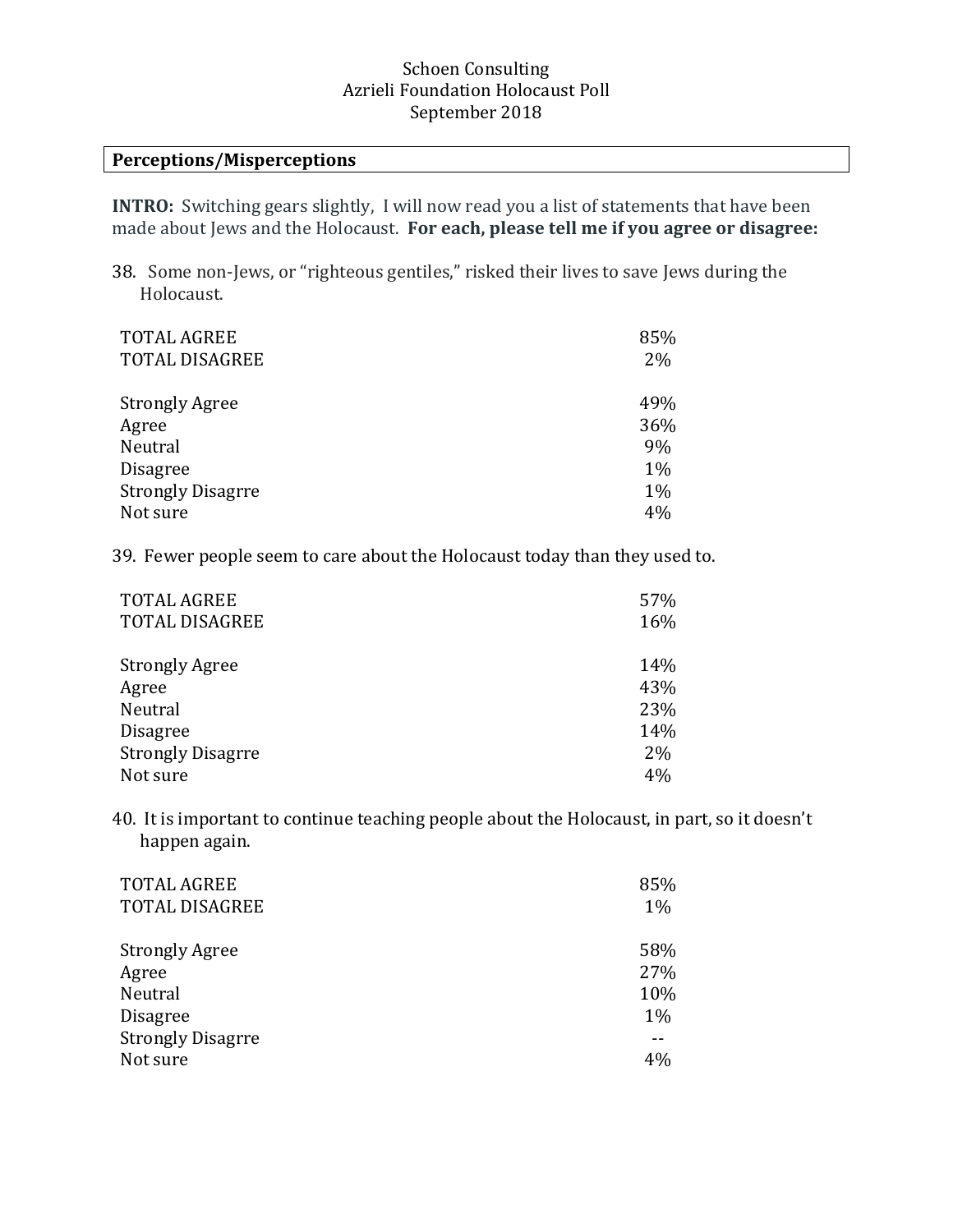41. The Holocaust could happen again.

| <b>TOTAL AGREE</b>       | 45% |
|--------------------------|-----|
| <b>TOTAL DISAGREE</b>    | 23% |
|                          |     |
| <b>Strongly Agree</b>    | 18% |
| Agree                    | 27% |
| Neutral                  | 25% |
| <b>Disagree</b>          | 16% |
| <b>Strongly Disagrre</b> | 7%  |
| Not sure                 | 7%  |

42. The Holocaust is unique and different than any other act of genocide that has occurred in the  $20<sup>th</sup>/21<sup>st</sup>$  century.

| <b>TOTAL AGREE</b>       | 57% |
|--------------------------|-----|
| <b>TOTAL DISAGREE</b>    | 17% |
| <b>Strongly Agree</b>    | 30% |
| Agree                    | 27% |
| Neutral                  | 22% |
| <b>Disagree</b>          | 13% |
| <b>Strongly Disagrre</b> | 4%  |
| Not sure                 | 4%  |

43. Holocaust education should be compulsory in school.

| <b>TOTAL DISAGREE</b><br>12%   |  |
|--------------------------------|--|
|                                |  |
| 33%<br><b>Strongly Agree</b>   |  |
| 39%<br>Agree                   |  |
| Neutral<br>16%                 |  |
| 7%<br><b>Disagree</b>          |  |
| <b>Strongly Disagrre</b><br>5% |  |
| Not sure                       |  |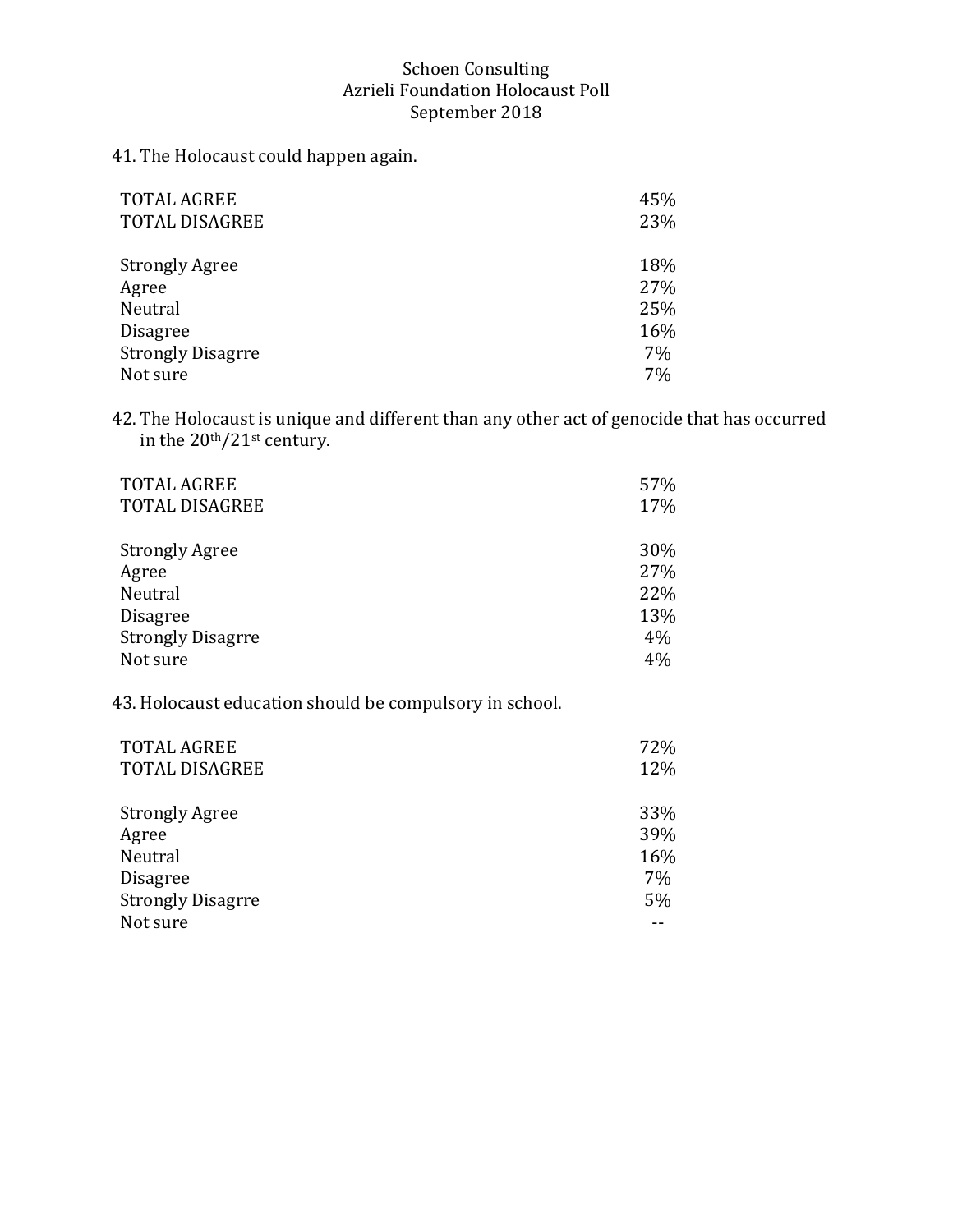44. People still talk too much about what happened during the Holocaust.

| <b>TOTAL AGREE</b>       | 9%  |
|--------------------------|-----|
| <b>TOTAL DISAGREE</b>    | 62% |
| <b>Strongly Agree</b>    | 3%  |
|                          |     |
| Agree                    | 6%  |
| Neutral                  | 25% |
| <b>Disagree</b>          | 27% |
| <b>Strongly Disagrre</b> | 35% |
| Not sure                 | 4%  |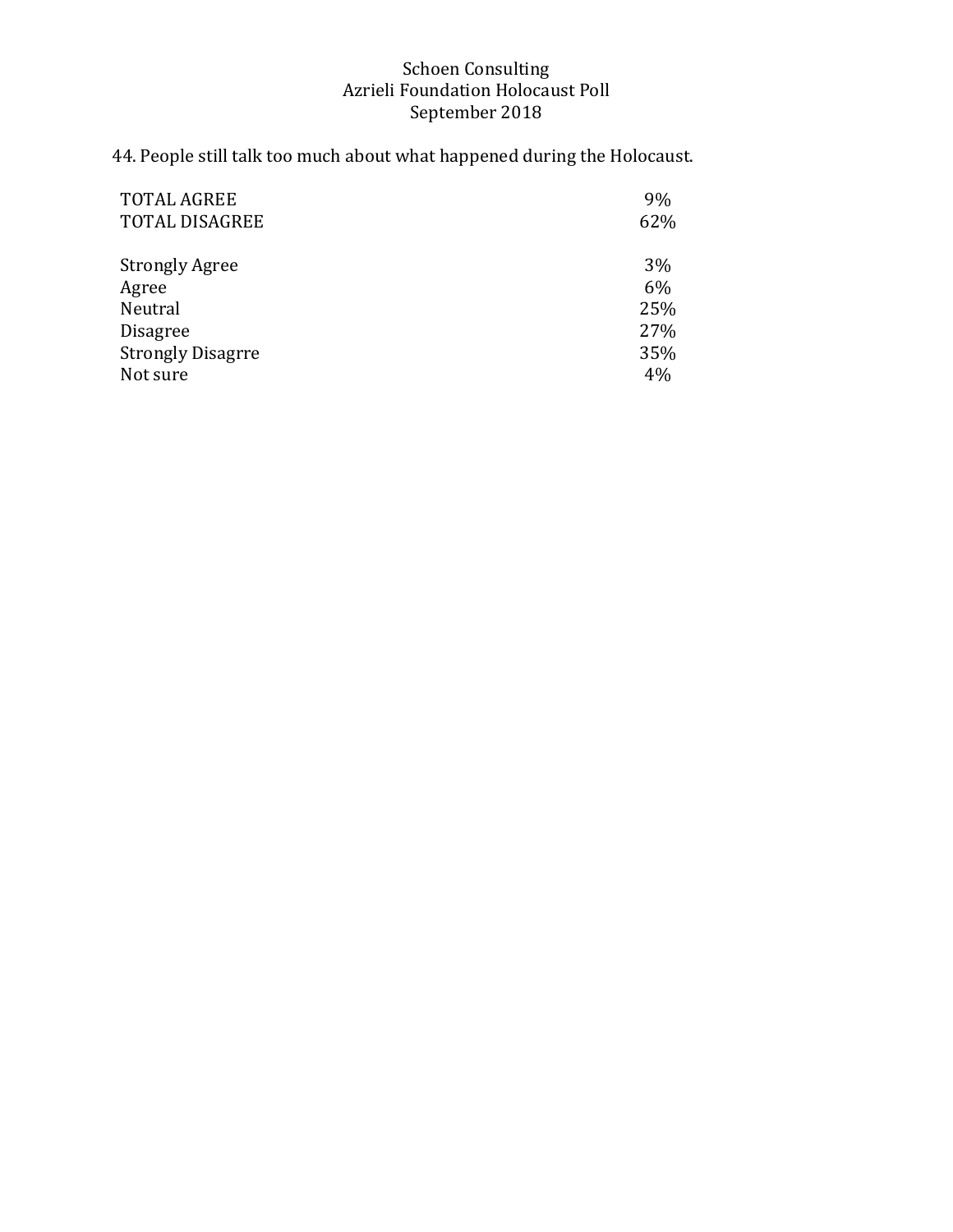#### **Holocaust Education**

**Introduction:** I will now ask you some questions about how you learned about the Holocaust as well as some questions about Holocaust education in Canada today.

45. Where did you first hear about the Holocaust?

| 40% |
|-----|
| 15% |
| 13% |
| 7%  |
| 5%  |
| 3%  |
| 2%  |
| 1%  |
|     |
| 2%  |
| 12% |
|     |

### 46. If respondents answer [Books], [Television] or [Movies], which? [OPEN ENDED]

| 7%    |
|-------|
| 5%    |
|       |
| $1\%$ |
| $1\%$ |
| $1\%$ |
| $1\%$ |
| 51%   |
| 11%   |
|       |

47. And from what you can remember, how old were you when you first heard about the Holocaust? 

| Under 5                                  | 4%  |
|------------------------------------------|-----|
| $5 - 10$                                 | 28% |
| $11-17$ years                            | 45% |
| 18-22 years                              | 5%  |
| $23+$                                    | 5%  |
| I never heard about the Holocaust before | 2%  |
| this survey                              |     |
| Not sure                                 | 11% |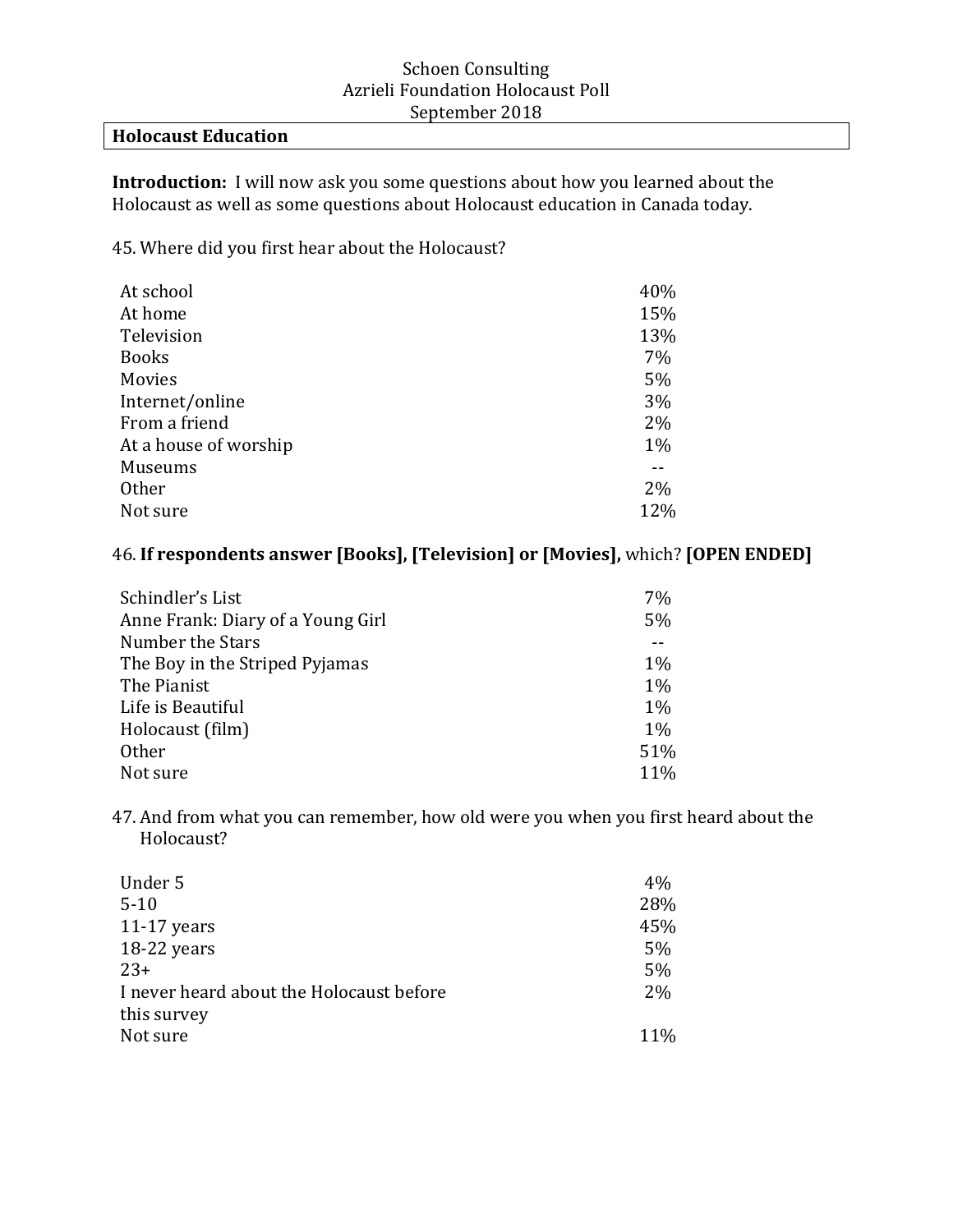#### 48. Do you think that all students should learn about the Holocaust while at school?

| Yes            | 82% |
|----------------|-----|
| N <sub>0</sub> | 7%  |
| Not sure       | 11% |

49. Who do you think should be responsible for providing education about the Holocaust? **SELECT ALL THAT APPLY** 

| Schools/teachers              | 77%   |
|-------------------------------|-------|
| Parents                       | 48%   |
| The government                | 32%   |
| Religious institutions        | 21%   |
| Non-profit organizations      | 13%   |
| The private sector            | 10%   |
| It is no one's responsibility | 9%    |
| Not sure                      | $6\%$ |

50. Do you think that schools spend enough time teaching students about the Holocaust?

| Schools spend too much time teaching     | 4%  |
|------------------------------------------|-----|
| about the Holocaust                      |     |
| Schools spend enough time teaching about | 25% |
| the Holocaust                            |     |
| Schools should spend more time teaching  | 44% |
| about the Holocaust                      |     |
| Not sure                                 | 27% |

51. Do you think that the lessons taught in schools about the Holocaust are historically accurate?

| Lessons about the Holocaust are            | 24 <sub>%</sub> |
|--------------------------------------------|-----------------|
| completely historically accurate           |                 |
| Lessons about the Holocaust are mostly     | 43%             |
| historically accurate, but could be better |                 |
| Lessons about the Holocaust are            | 2%              |
| historically inaccurate                    |                 |
| Not sure                                   | $31\%$          |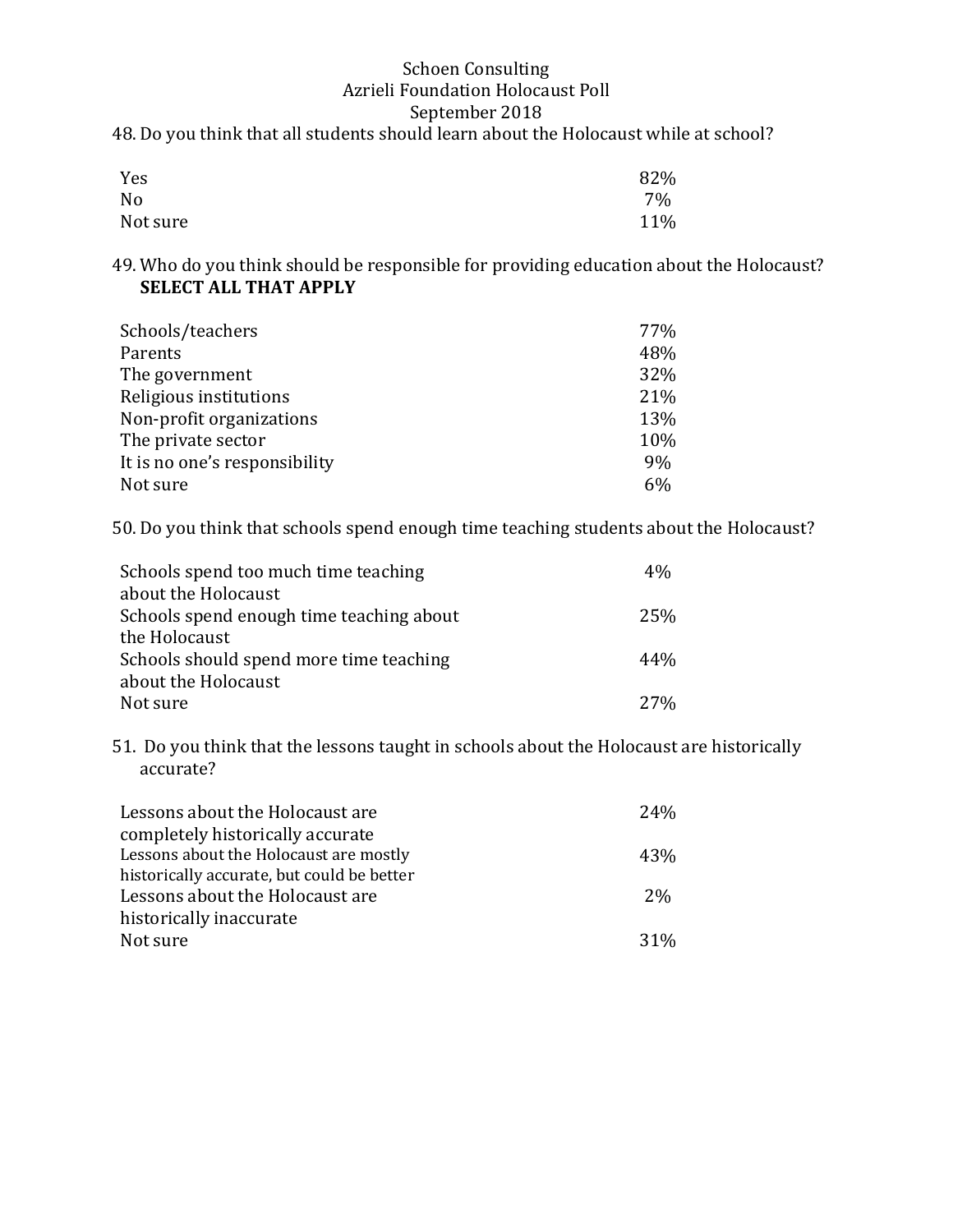### 52. Have you personally or has anyone you know visited a Holocaust museum?

| I have personally visited a Holocaust museum          | $11\%$          |
|-------------------------------------------------------|-----------------|
| I have not visited, but someone I know has visited    | 18%             |
| I have not visited a Holocaust museum and do not know | 62 <sub>%</sub> |
| anyone who has visited one                            |                 |
| Not sure                                              | $9\%$           |

53. Do you personally know or know of a survivor of the Holocaust?

| I personally know a survivor of the Holocaust/knew a  | 10%             |
|-------------------------------------------------------|-----------------|
| survivor who has passed away                          |                 |
| I know of a survivor of the Holocaust but do not know | 21 <sup>%</sup> |
| him/her personally                                    |                 |
| I do not know or know of a survivor of the Holocaust  | 62%             |
| Not sure                                              | $7\%$           |

#### 54. How do Canadians and others commemorate or remember the Holocaust? MULTIPLE **RESPONSES ACCEPTED**

| <b>Watching Films and Documentaries</b>        | 48% |
|------------------------------------------------|-----|
| Reading Books and Literature or Internet sites | 40% |
| Listening to Holocaust survivor testimonies    | 38% |
| <b>Visiting Monuments</b>                      | 33% |
| Attending Holocaust Remembrance Day/national   | 32% |
| holiday ceremonies                             |     |
| Visiting Holocaust or Jewish Museums           | 31% |
| <b>Observing Moments of silence</b>            | 26% |
| Lighting memorial candles                      | 13% |
| Listening to sad music                         | 3%  |
| <b>Other</b>                                   | 4%  |
| Do not commemorate                             | 20% |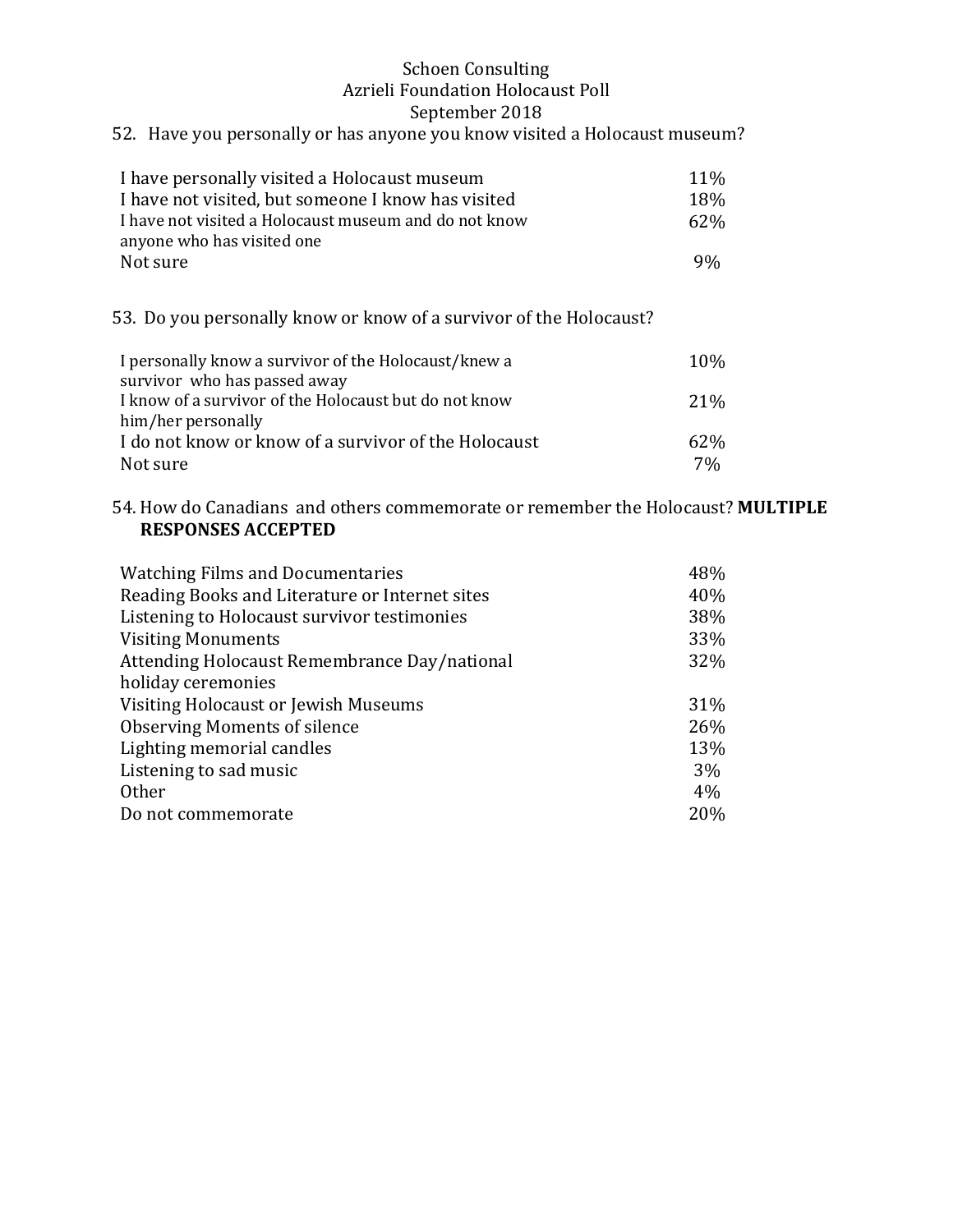#### **Antisemitism & Neo-Nazism**

**Intro:** We're almost finished. I am now going to ask you some questions about **antisemitism** in Canada.

55. Have you heard of antisemitism?

| Yes, I have definitely heard about antisemitism            | 55% |
|------------------------------------------------------------|-----|
| Yes, I think I've heard about the antisemitism             | 9%  |
| I have heard the term generally but not sure what it means | 14% |
| No, I don't think I have heard the word before             | 7%  |
| No, I definitely have not heard the word before            | 8%  |
| I'm not sure if I've heard the word or not                 | 7%  |

56. And in your own words, what does antisemitism mean? OPEN END WITH PRECODES

| Hostility to Jews           | 36% |
|-----------------------------|-----|
| Discrimination against Jews | 13% |
| Prejudice against Jews      | 10% |
| Violence against Jews       | 2%  |
| <b>Other</b>                | 19% |
| Not sure                    | 20% |

57. From what you have heard, was there antisemitism in Canada at the time of the Holocaust? 

| There was antisemitism in Canada at the time of the Holocaust | 34 <sub>%</sub> |
|---------------------------------------------------------------|-----------------|
| There wasn't antisemitism in Canada                           | 9%              |
| Not sure                                                      | .57%            |

58. Okay, and in your opinion, is there antisemitism in Canada today?

| Yes, there is antisemitism in Canada today    | 57%        |
|-----------------------------------------------|------------|
| No, there is not antisemitism in Canada today | 13%        |
| Not sure                                      | <b>30%</b> |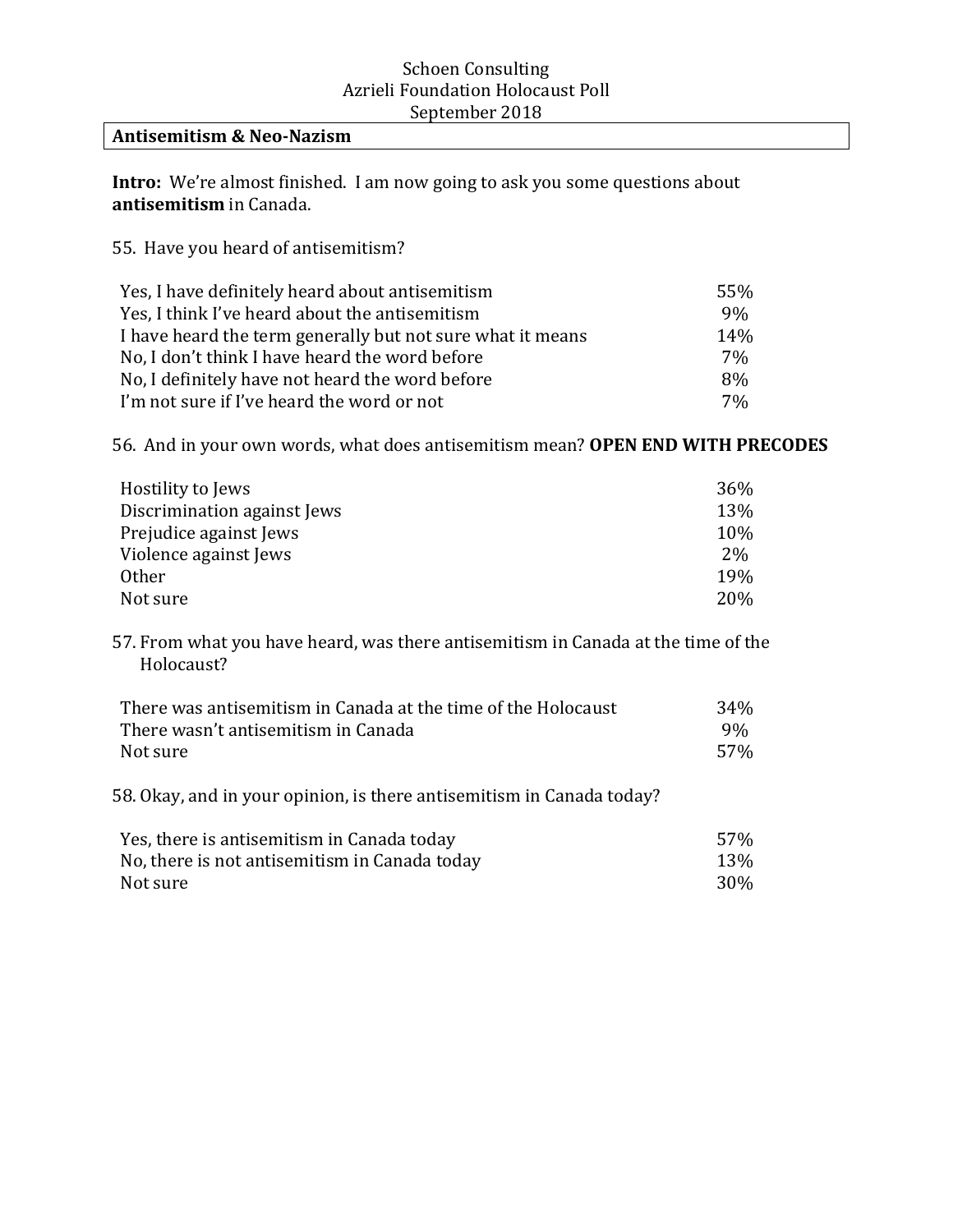59. Antisemitism is a certain perception of Jews, which may be expressed as hatred toward *Jews. Rhetorical and physical manifestations of antisemitism are directed toward Jewish* or non-Jewish individuals and/or their property, toward Jewish community institutions *and religious facilities.*

Given this information, in your opinion, is there antisemitism in Canada today?

| Yes, there is antisemitism in Canada today    | 56% |
|-----------------------------------------------|-----|
| No, there is not antisemitism in Canada today | 16% |
| Not sure                                      | 28% |

60. From what you know or have heard, how many, if any, neo-Nazis are there in Canada today?

| <b>GREAT DEAL/MANY</b><br>FEW/NONE AT ALL | 17%<br>49% |
|-------------------------------------------|------------|
| A great deal                              | $3\%$      |
| Many                                      | 14%        |
| A few                                     | 44%        |
| None at all                               | $5\%$      |
| Not sure                                  | 34%        |

61. Okay, and from what you know or have heard, how many, if any, neo-Nazis are there in the United States today?

| <b>GREAT DEAL/MANY</b> | 47% |
|------------------------|-----|
| FEW/NONE AT ALL        | 30% |
|                        |     |
| A great deal           | 15% |
| Many                   | 32% |
| A few                  | 27% |
| None at all            | 3%  |
| Not sure               | 23% |

62. Do you think that it is acceptable for an individual to hold neo-Nazi views?

| 9%  |
|-----|
| 79% |
| 3%  |
| 6%  |
| 11% |
| 68% |
| 12% |
|     |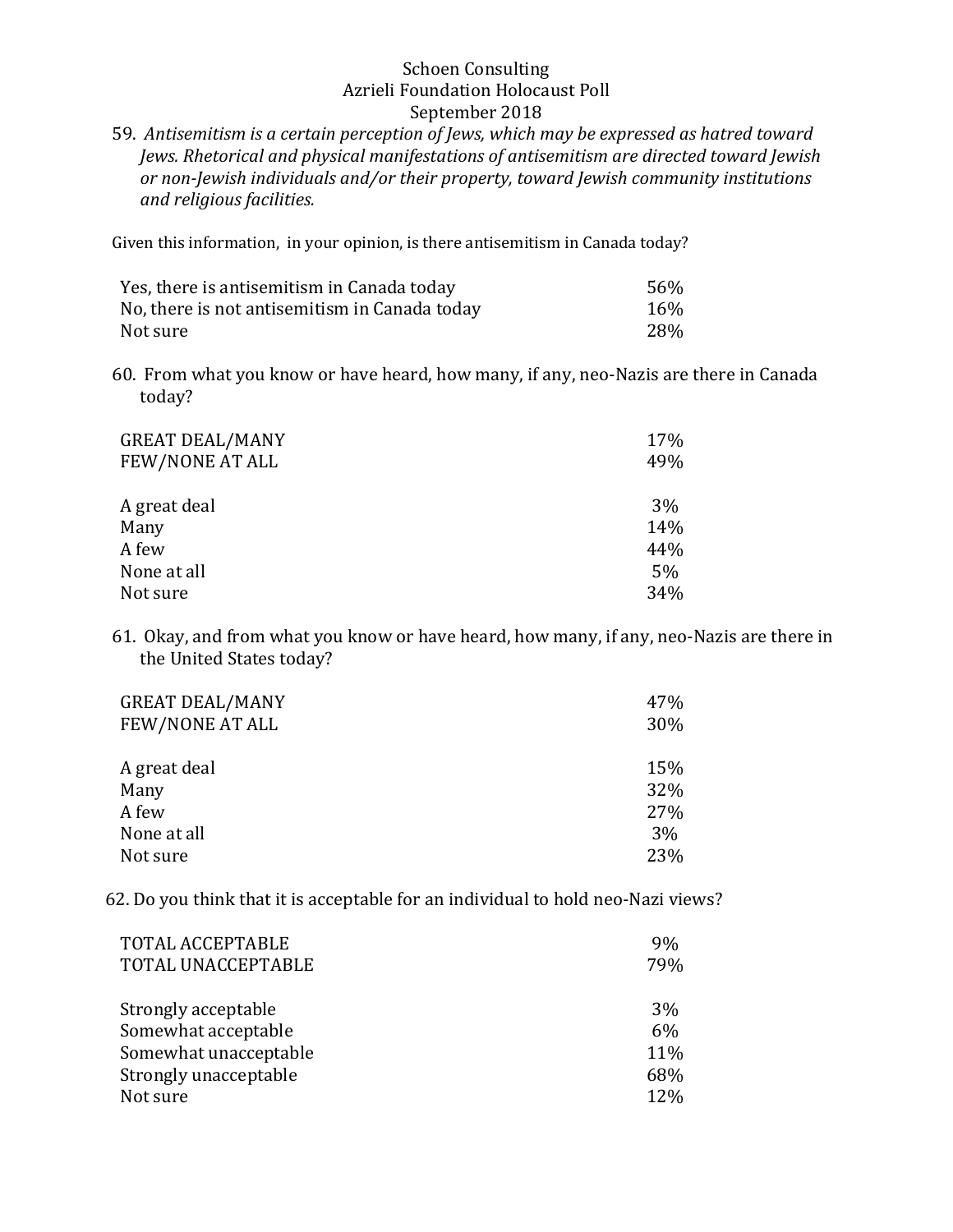#### **Schoen Consulting** Azrieli Foundation Holocaust Poll September 2018 63. Do you think that people should be allowed to use Nazi slogans and symbols?

| People should be allowed to use Nazi slogans | 8%         |
|----------------------------------------------|------------|
| and symbols                                  |            |
| They should not be allowed                   | 79%        |
| Not sure                                     | <b>13%</b> |

64. Do you think that it is possible that something like the Holocaust could happen in Canada today? 

| It is possible     | 27% |
|--------------------|-----|
| It is not possible | 49% |
| Not sure           | 24% |

65. Okay and do you think it is possible that something like the Holocaust could happen in other Western democracies today?

| It is possible     | 48% |
|--------------------|-----|
| It is not possible | 20% |
| Not sure           | 32% |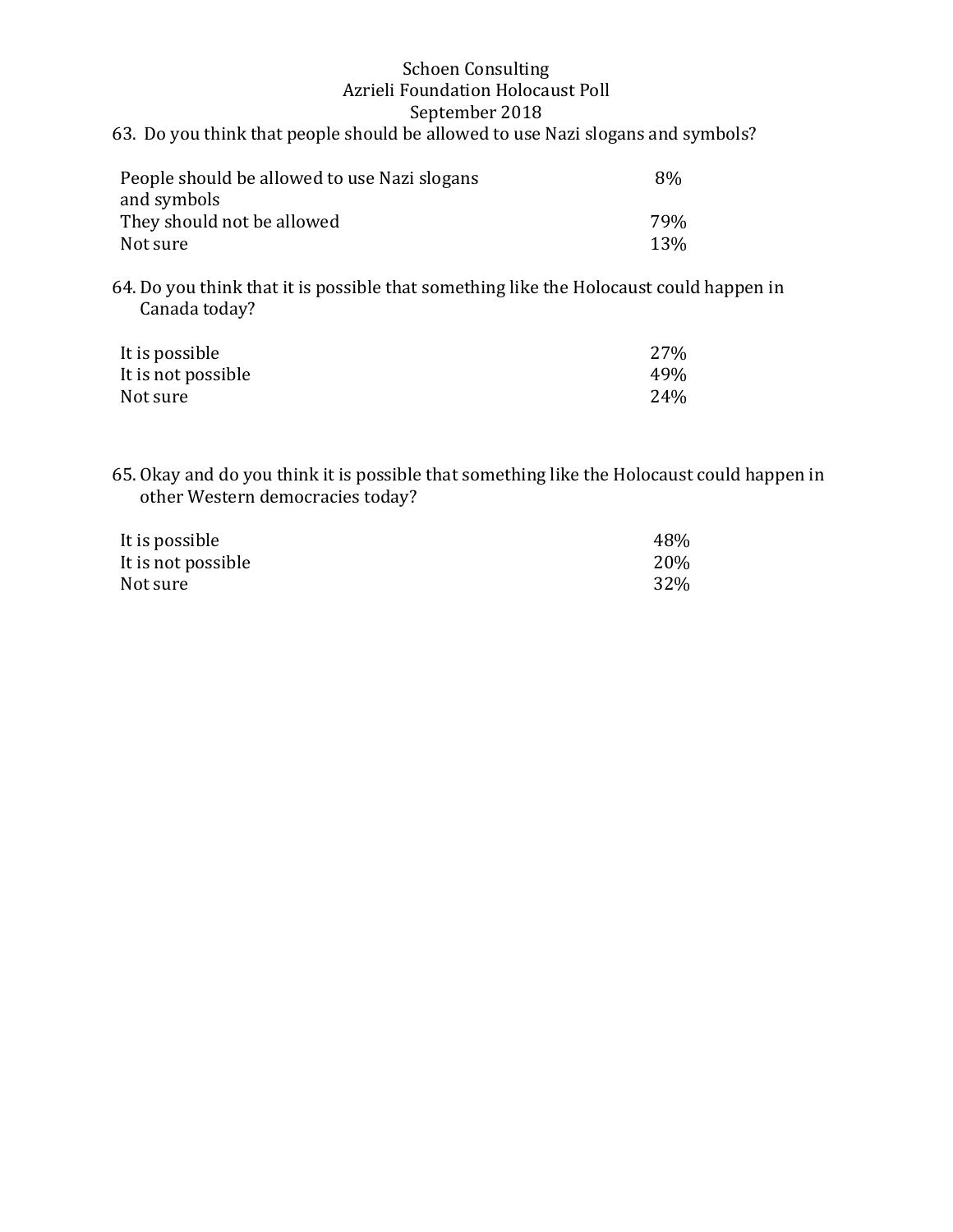### **Demographics**

**INTRO:** We're just about finished...

### 66.**{Gender}**

| Man<br>Woman                 | 52%<br>48% |
|------------------------------|------------|
| $67.$ {Age}                  |            |
| 18-29                        | 19%        |
| 30-39                        | 16%        |
| 40-49                        | 16%        |
| 50-64                        | 29%        |
| 65 or older                  | 20%        |
| 68. Were you born in Canada? |            |

### $Yes$  and  $77\%$ No  $23\%$

### 69. **[Province]** In what Province or territory do you live?

| Ontario                   | 37% |
|---------------------------|-----|
| Quebec                    | 28% |
| <b>British Columbia</b>   | 13% |
| Alberta                   | 10% |
| Manitoba                  | 4%  |
| New Brunswick             | 2%  |
| Nova Scotia               | 2%  |
| Saskatchewan              | 2%  |
| Newfoundland and Labrador | 1%  |
| Prince Edward Island      | 1%  |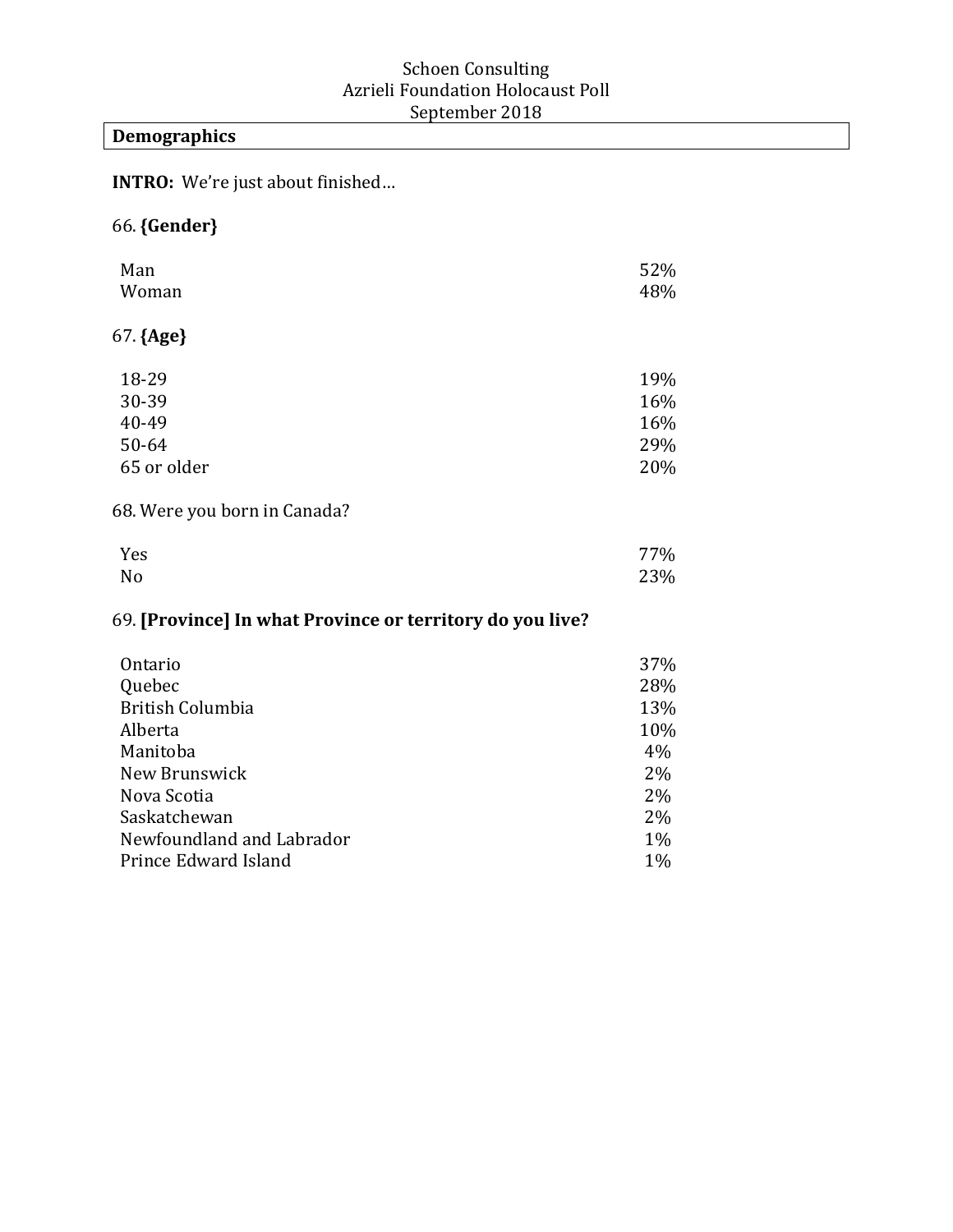### 70. **Religion**

| Catholic                                  | 33% |
|-------------------------------------------|-----|
| Protestant (includes Baptist, Lutheran,   | 19% |
| Methodist, Episcopal, Presbyterian,       |     |
| Evangelical, United and other Christians) |     |
| Atheist or Agnostic                       | 14% |
| Muslim                                    | 3%  |
| Eastern Orthodox                          | 2%  |
| Jewish                                    | 2%  |
| Hindu                                     | 2%  |
| Other                                     | 8%  |
| None                                      | 15% |
| Not sure                                  | 2%  |

### 71. **IF JEWISH, what is your denomination?**

| Traditional  | 5%  |
|--------------|-----|
| Conservative | 9%  |
| Just Jewish  | 82% |
| Secular      | 4%  |

72. In terms of political orientation or ideology do you consider yourself....?

| Conservative          | <b>20%</b>      |
|-----------------------|-----------------|
| Moderate              | 19%             |
| Liberal               | 31%             |
| Progressive/Socialist | 8%              |
| Other                 | 5%              |
| Not sure              | 17 <sub>%</sub> |

73. **[EDUCATION]** What is the highest level of education you have completed?

| Some high school or less | 5%  |
|--------------------------|-----|
| High school graduate     | 28% |
| <b>CEGEP</b>             | 12% |
| <b>Community College</b> | 12% |
| Some university          | 14% |
| Bachelors degree         | 20% |
| Above bachelor's degree  | 9%  |

## 74. [MARITAL STATUS] Are you married?

| Yes | 43% |
|-----|-----|
| No  | 57% |